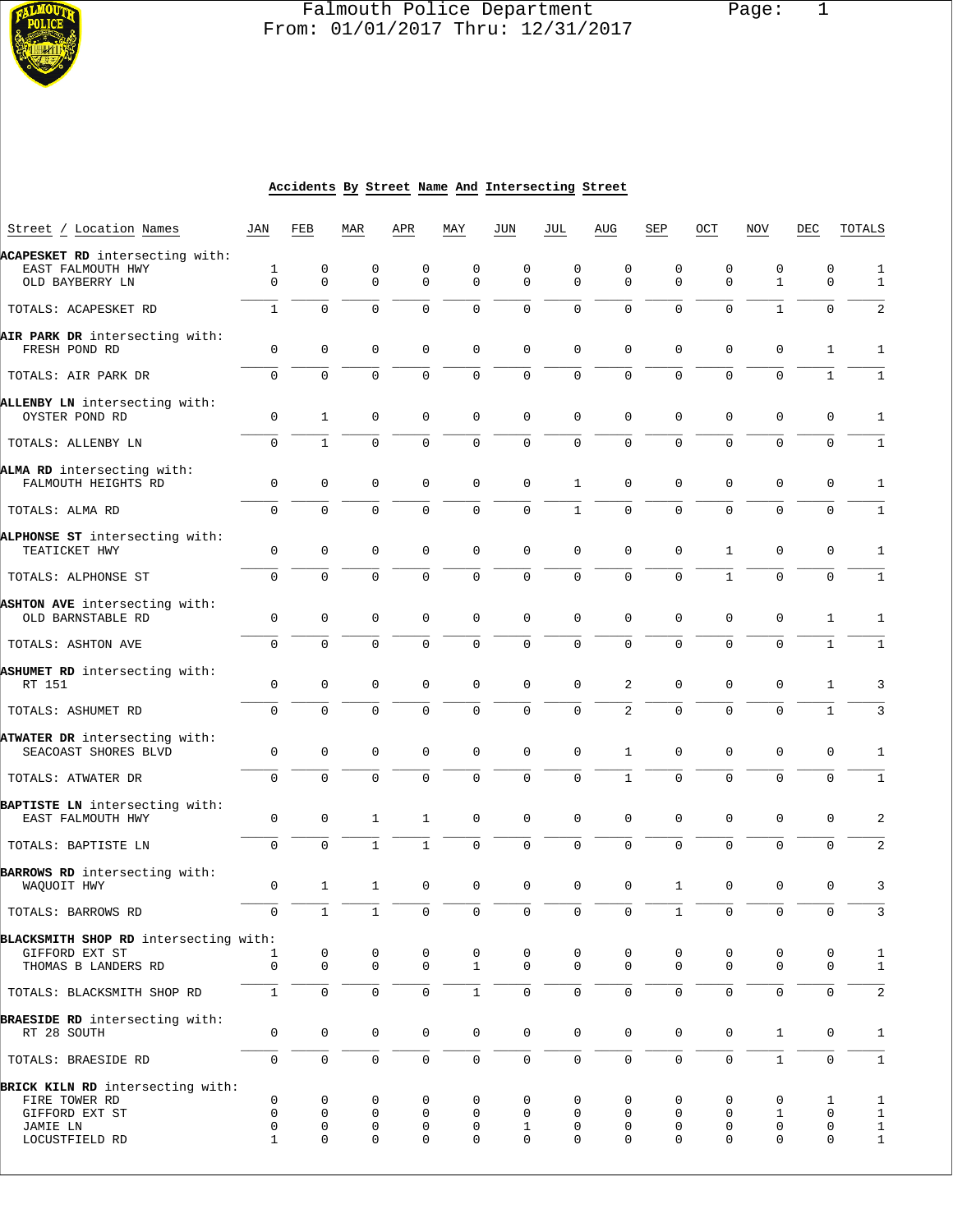## Falmouth Police Department Page: 2 From: 01/01/2017 Thru: 12/31/2017

| RT 28 NORTH<br>SANDWICH RD<br>SOPHIE LN<br>TROTTING PARK RD<br>WEST FALMOUTH HWY<br>WYNDLEA CIR | 1<br>$\mathbf{1}$<br>1<br>$\Omega$<br>0<br>$\Omega$ | 0<br>0<br>0<br>$\mathbf{1}$<br>0<br>$\Omega$ | 0<br>$\mathbf 0$<br>0<br>$\Omega$<br>$\mathbf 0$<br>$\mathbf 0$ | 0<br>0<br>$\mathbf 0$<br>0<br>$\mathbf 0$<br>$\mathbf 0$ | 0<br>1<br>$\Omega$<br>$\Omega$<br>$\mathbf 0$<br>$\mathbf{0}$ | 0<br>0<br>0<br>$\Omega$<br>0<br>0 | $\mathbf 0$<br>$\mathbf 0$<br>$\mathbf 0$<br>$\Omega$<br>$\mathbf 0$<br>1 | 0<br>0<br>0<br>$\Omega$<br>$\mathbf{1}$<br>0 | 0<br>0<br>0<br>$\Omega$<br>0<br>$\Omega$ | 0<br>$\mathbf 0$<br>$\mathbf 0$<br>$\Omega$<br>$\mathbf 0$<br>$\mathbf 0$ | 0<br>0<br>0<br>$\Omega$<br>$\mathbf 0$<br>$\Omega$ | 0<br>0<br>0<br>0<br>$\mathbf{1}$<br>$\mathbf 0$ | 1<br>2<br>1<br>1<br>$\sqrt{2}$<br>1 |
|-------------------------------------------------------------------------------------------------|-----------------------------------------------------|----------------------------------------------|-----------------------------------------------------------------|----------------------------------------------------------|---------------------------------------------------------------|-----------------------------------|---------------------------------------------------------------------------|----------------------------------------------|------------------------------------------|---------------------------------------------------------------------------|----------------------------------------------------|-------------------------------------------------|-------------------------------------|
| TOTALS: BRICK KILN RD                                                                           | 4                                                   | $\mathbf{1}$                                 | $\mathbf 0$                                                     | $\mathbf 0$                                              | $\mathbf{1}$                                                  | $\mathbf{1}$                      | $1\,$                                                                     | $\mathbf{1}$                                 | $\Omega$                                 | $\mathbf{0}$                                                              | $\mathbf{1}$                                       | $\overline{\mathbf{c}}$                         | 12                                  |
| CAHOON CT intersecting with:<br>MAIN ST                                                         | 0                                                   | 0                                            | $\mathbf 0$                                                     | $\mathbf{1}$                                             | $\mathbf{0}$                                                  | 0                                 | $\mathbf 0$                                                               | 0                                            | $\mathbf 0$                              | $\mathbf 0$                                                               | $\mathbf 0$                                        | 0                                               | 1                                   |
| TOTALS: CAHOON CT                                                                               | $\mathbf 0$                                         | $\mathsf 0$                                  | $\mathbf 0$                                                     | $\mathbf{1}$                                             | $\mathsf 0$                                                   | $\mathbf 0$                       | $\mathsf 0$                                                               | 0                                            | $\mathsf 0$                              | $\mathbf 0$                                                               | $\mathbf 0$                                        | $\mathbf 0$                                     | 1                                   |
| CANDLE PINE CIR intersecting with:                                                              |                                                     |                                              |                                                                 |                                                          |                                                               |                                   |                                                                           |                                              |                                          |                                                                           |                                                    |                                                 |                                     |
| PINECREST BEACH DR<br>TOTALS: CANDLE PINE CIR                                                   | 0<br>$\mathbf 0$                                    | $\mathsf 0$<br>0                             | $\mathsf 0$<br>$\mathbf 0$                                      | 0<br>$\Omega$                                            | $\mathsf 0$<br>$\mathbf 0$                                    | $\mathbf 0$<br>$\mathbf 0$        | $\mathbf 0$<br>$\mathbf 0$                                                | $\mathbf 0$<br>0                             | 0<br>$\mathbf 0$                         | $\mathbf{1}$<br>$\mathbf{1}$                                              | $\mathbf 0$<br>0                                   | 0<br>0                                          | 1<br>1                              |
| CAPTAIN DAVIS LN intersecting with:<br>DAVISVILLE RD                                            | 1                                                   | $\mathbf 0$                                  | $\mathbf 0$                                                     | 0                                                        | $\mathsf 0$                                                   | $\mathbf 0$                       | $\mathbf 0$                                                               | 0                                            | $\mathsf 0$                              | $\mathbf 0$                                                               | $\mathbf 0$                                        | $\mathbf 0$                                     | $\mathbf{1}$                        |
| TOTALS: CAPTAIN DAVIS LN                                                                        | $1\,$                                               | $\mathbf 0$                                  | $\mathbf 0$                                                     | $\mathbf 0$                                              | $\mathbf 0$                                                   | $\mathbf 0$                       | $\mathbf 0$                                                               | 0                                            | $\mathbf 0$                              | $\mathbf 0$                                                               | $\mathbf 0$                                        | $\mathbf 0$                                     | $\mathbf{1}$                        |
| CARRIAGE SHOP RD intersecting with:                                                             |                                                     |                                              |                                                                 |                                                          |                                                               |                                   |                                                                           |                                              |                                          |                                                                           |                                                    |                                                 |                                     |
| OLD BARNSTABLE RD<br>SANDWICH RD                                                                | 0<br>0                                              | 0<br>$\mathbf{0}$                            | 0<br>$\Omega$                                                   | 0<br>$\mathbf 0$                                         | 0<br>$\mathbf{0}$                                             | $\mathbf 0$<br>$\mathbf 0$        | $\mathbf 0$<br>$\overline{a}$                                             | 0<br>$\Omega$                                | 0<br>$\Omega$                            | 0<br>$\Omega$                                                             | 0<br>$\Omega$                                      | 1<br>$\mathbf 0$                                | 1<br>2                              |
| TOTALS: CARRIAGE SHOP RD                                                                        | 0                                                   | $\Omega$                                     | $\Omega$                                                        | $\Omega$                                                 | $\Omega$                                                      | $\mathbf 0$                       | 2                                                                         | $\Omega$                                     | $\Omega$                                 | $\mathbf{0}$                                                              | 0                                                  | $\mathbf{1}$                                    | 3                                   |
| CENTRAL AVE intersecting with:<br>EAST FALMOUTH HWY                                             | 0                                                   | 0                                            | $\mathbf{1}$                                                    | $\mathbf 0$                                              | 2                                                             | $\mathbf 0$                       | $\mathbf 0$                                                               | $\mathbf 0$                                  | $\mathsf 0$                              | $\mathbf 0$                                                               | $\mathbf 0$                                        | 0                                               | 3                                   |
| TOTALS: CENTRAL AVE                                                                             | 0                                                   | $\mathbf 0$                                  | $1\,$                                                           | 0                                                        | $\overline{2}$                                                | $\mathsf{O}\xspace$               | $\mathsf 0$                                                               | 0                                            | $\mathbf 0$                              | $\mathbf 0$                                                               | $\mathbf 0$                                        | 0                                               | 3                                   |
| CHURCH ST intersecting with:<br>WOODS HOLE RD                                                   | 0                                                   | $\mathsf 0$                                  | $\mathbf 0$                                                     | 0                                                        | $\mathsf 0$                                                   | $\mathbf 0$                       | $\mathbf{1}$                                                              | 0                                            | $\mathsf 0$                              | $\mathbf 0$                                                               | $\mathsf 0$                                        | $\mathbf 0$                                     | 1                                   |
| TOTALS: CHURCH ST                                                                               | $\mathbf 0$                                         | 0                                            | $\mathbf 0$                                                     | $\mathbf 0$                                              | $\mathbf 0$                                                   | $\mathbf 0$                       | $\mathbf{1}$                                                              | 0                                            | $\mathbf 0$                              | $\mathbf 0$                                                               | 0                                                  | $\mathbf 0$                                     | $\mathbf{1}$                        |
| CLIFFWOOD LN intersecting with:<br>QUAKER RD                                                    | 0                                                   | $\mathsf 0$                                  | $\mathbf 0$                                                     | 0                                                        | $\mathbf 0$                                                   | $\mathsf{O}\xspace$               | $\mathbf{1}$                                                              | $\mathbf 0$                                  | 0                                        | $\mathbf 0$                                                               | $\mathbf 0$                                        | $\mathbf 0$                                     | 1                                   |
| TOTALS: CLIFFWOOD LN                                                                            | 0                                                   | 0                                            | $\mathbf 0$                                                     | 0                                                        | $\mathbf 0$                                                   | $\mathbf 0$                       | $\mathbf{1}$                                                              | $\mathbf{0}$                                 | $\mathbf 0$                              | $\mathbf{0}$                                                              | $\mathbf 0$                                        | 0                                               | 1                                   |
| CLINTON AVE intersecting with:<br>KING ST                                                       | 0                                                   | 0                                            | $\mathbf 0$                                                     | 0                                                        | $\mathbf 0$                                                   | 0                                 | 1                                                                         | 0                                            | 0                                        | $\mathbf 0$                                                               | $\mathbf 0$                                        | 0                                               | 1                                   |
| TOTALS: CLINTON AVE                                                                             | 0                                                   | 0                                            | $\mathbf 0$                                                     | 0                                                        | $\mathbf{0}$                                                  | $\mathbf 0$                       | $1\,$                                                                     | 0                                            | $\mathbf 0$                              | $\mathbf 0$                                                               | $\mathbf 0$                                        | $\mathsf 0$                                     | 1                                   |
| COUNTY RD intersecting with:<br>NORTH FALMOUTH HWY<br>OLD MAIN RD                               | 0<br>0                                              | 0<br>0                                       | 0<br>$\mathbf 1$                                                | 0<br>0                                                   | 0<br>$\mathsf 0$                                              | $\overline{0}$<br>0               | $\mathbf{1}$<br>$\mathsf 0$                                               | $\mathbf 0$<br>$\mathbf 0$                   | 0<br>0                                   | 0<br>0                                                                    | 0<br>0                                             | 0<br>0                                          | 1<br>$\mathbf{1}$                   |
| TOTALS: COUNTY RD                                                                               | 0                                                   | 0                                            | $\mathbf 1$                                                     | 0                                                        | $\mathsf{O}$                                                  | $\mathsf{O}\xspace$               | $\mathbf 1$                                                               | $\mathbf 0$                                  | $\mathsf 0$                              | $\mathsf 0$                                                               | 0                                                  | 0                                               | $\overline{2}$                      |
| COVE ST intersecting with:<br>OAK GROVE AVE                                                     | 0                                                   | $\mathsf{O}\xspace$                          | $\mathbf 0$                                                     | 0                                                        | $\mathsf{O}\xspace$                                           | $\mathsf{O}\xspace$               | $\mathbb O$                                                               | $\mathsf{O}\xspace$                          | $\mathbb O$                              | $\mathsf 0$                                                               | $\mathbb O$                                        | $\mathbf{1}$                                    | $\mathbf{1}$                        |
| TOTALS: COVE ST                                                                                 | 0                                                   | $\mathsf{O}$                                 | $\mathsf 0$                                                     | 0                                                        | $\mathsf{O}\xspace$                                           | $\mathsf{O}\xspace$               | $\mathbf 0$                                                               | $\mathsf{O}\xspace$                          | $\mathsf 0$                              | $\mathsf 0$                                                               | $\mathsf{O}\xspace$                                | $\mathbf{1}$                                    | $1\,$                               |
| CURRIER RD intersecting with:<br>RT 151<br>SANDWICH RD                                          | 1<br>$\mathbf 0$                                    | $\mathbf{1}$<br>0                            | 0<br>$\mathbf 0$                                                | 0<br>0                                                   | $\mathbf{1}$<br>0                                             | 0<br>0                            | 0<br>$\mathbf{1}$                                                         | 0<br>$\mathbf 0$                             | 0<br>0                                   | 1<br>$\mathbf 0$                                                          | 0<br>$\mathbf 0$                                   | 0<br>$\mathbf 0$                                | $\,4$<br>1                          |
| TOTALS: CURRIER RD                                                                              | $\mathbf{1}$                                        | $\mathbf{1}$                                 | $\mathbf 0$                                                     | $\mathbf 0$                                              | $\mathbf{1}$                                                  | $\mathsf{O}\xspace$               | $\mathbf{1}$                                                              | 0                                            | $\mathbf 0$                              | $\mathbf{1}$                                                              | $\mathbf 0$                                        | 0                                               | 5                                   |
| DAVIS STRAITS intersecting with:<br>SPRING BARS RD<br>TEATICKET HWY<br>WORCESTER CT             | 0<br>0<br>0                                         | 0<br>0<br>$\mathbf{1}$                       | 0<br>$\mathsf{O}\xspace$<br>0                                   | 0<br>$\mathbf{1}$<br>0                                   | 0<br>$\mathsf{0}$<br>$\mathsf{0}$                             | 0<br>0<br>0                       | 0<br>$\mathsf{O}$<br>$\mathbf 0$                                          | 0<br>$\mathbf 0$<br>$\mathbf 0$              | 0<br>$\mathsf 0$<br>0                    | 1<br>$\mathsf{O}\xspace$<br>0                                             | 0<br>$\mathbf 0$<br>0                              | 0<br>$\mathsf{O}\xspace$<br>0                   | 1<br>1<br>1                         |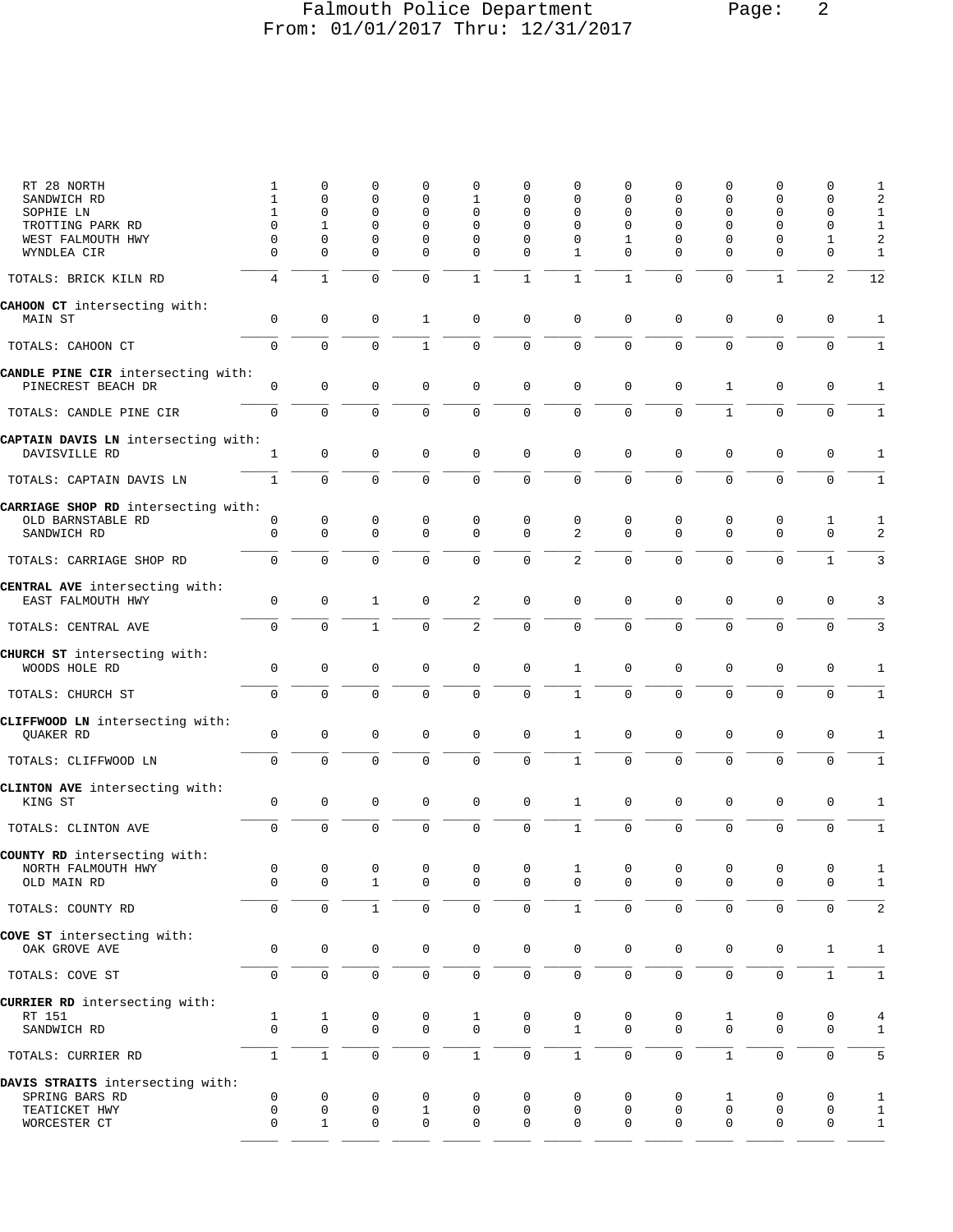#### Falmouth Police Department Page: 3 From: 01/01/2017 Thru: 12/31/2017

| TOTALS: DAVIS STRAITS                                | $\Omega$         | 1                 | 0                   | 1                   | $\Omega$            | $\Omega$            | 0                | $\Omega$            | $\Omega$      | 1             | $\mathbf 0$         | $\Omega$            | 3                 |
|------------------------------------------------------|------------------|-------------------|---------------------|---------------------|---------------------|---------------------|------------------|---------------------|---------------|---------------|---------------------|---------------------|-------------------|
| DAVISVILLE RD intersecting with:                     |                  |                   |                     |                     |                     |                     |                  |                     |               |               |                     |                     |                   |
| CAPTAIN DAVIS LN                                     | 1                | 0                 | 0                   | $\mathbf 0$         | $\Omega$            | $\Omega$            | $\Omega$         | 0                   | 0             | 0             | 0                   | $\mathbf 0$         | 1                 |
| EAST FALMOUTH HWY                                    | $\Omega$         | 0                 | $\mathbf 0$         | $\mathbf 0$         | 0                   | $\mathbf 0$         | $\Omega$         | $\Omega$            | $\Omega$      | $\mathbf 0$   | 1                   | $\mathbf 0$         | $\mathbf{1}$      |
| MENAUHANT RD                                         | $\Omega$         | $\Omega$          | $\Omega$            | $\mathbf{1}$        | $\Omega$            | $\Omega$            | $\Omega$         | $\Omega$            | $\Omega$      | $\Omega$      | $\Omega$            | $\Omega$            | $\mathbf{1}$      |
| TOTALS: DAVISVILLE RD                                | $\mathbf{1}$     | $\Omega$          | $\Omega$            | $\mathbf{1}$        | $\Omega$            | $\Omega$            | $\mathbf 0$      | $\Omega$            | $\Omega$      | $\Omega$      | $\mathbf{1}$        | $\Omega$            | 3                 |
| DEEPWOOD DR intersecting with:                       |                  |                   |                     |                     |                     |                     |                  |                     |               |               |                     |                     |                   |
| SANDWICH RD                                          | $\mathbf 0$      | $\mathbf 0$       | $\mathbf 0$         | $\mathbf 0$         | $\mathbf 0$         | $\mathbf 0$         | $\mathbf 0$      | $\mathbf 0$         | $\mathbf 0$   | 1             | $\mathbf 0$         | $\mathbf 0$         | 1                 |
| TOTALS: DEEPWOOD DR                                  | $\Omega$         | $\Omega$          | $\Omega$            | $\Omega$            | $\Omega$            | $\mathbf 0$         | $\mathbf 0$      | $\mathbf 0$         | $\Omega$      | $\mathbf{1}$  | $\Omega$            | $\Omega$            | $\mathbf{1}$      |
|                                                      |                  |                   |                     |                     |                     |                     |                  |                     |               |               |                     |                     |                   |
| DEPOT AVE intersecting with:                         |                  |                   |                     |                     |                     |                     |                  |                     |               |               |                     |                     |                   |
| HIGHFIELD DR                                         | $\mathbf 0$      | 0                 | $\mathbf 0$         | $\mathbf{0}$        | 0                   | 1                   | $\mathbf 0$      | $\mathbf 0$         | 0             | 0             | $\mathbf 0$         | $\mathbf 0$         | $\mathbf{1}$      |
| NORTH MAIN ST                                        | $\Omega$         | $\Omega$          | $\mathbf 0$         | $\mathbf 0$         | $\mathbf 0$         | $\mathbf{1}$        | $\mathbf 0$      | $\Omega$            | $\Omega$      | $\Omega$      | $\mathbf 0$         | $\Omega$            | $\mathbf{1}$      |
| TOTALS: DEPOT AVE                                    | $\Omega$         | $\Omega$          | $\Omega$            | $\Omega$            | $\Omega$            | 2                   | $\Omega$         | 0                   | $\Omega$      | $\Omega$      | $\Omega$            | $\Omega$            | 2                 |
| DILLINGHAM AVE intersecting with:                    |                  |                   |                     |                     |                     |                     |                  |                     |               |               |                     |                     |                   |
| GIFFORD ST                                           | $\mathbf 0$      | $\mathbf{1}$      | $\mathbf 0$         | $\mathbf 0$         | $\mathbf 0$         | $\overline{c}$      | $\mathbf 0$      | $\mathbf 0$         | $\mathbf 0$   | $\mathbf 0$   | $\mathbf 0$         | $\mathbf 0$         | 3                 |
| TOTALS: DILLINGHAM AVE                               | 0                | $\mathbf{1}$      | $\mathbf 0$         | $\mathbf 0$         | $\mathbf{0}$        | 2                   | $\mathbf 0$      | 0                   | $\Omega$      | $\Omega$      | $\mathbf 0$         | $\mathbf 0$         | 3                 |
|                                                      |                  |                   |                     |                     |                     |                     |                  |                     |               |               |                     |                     |                   |
| EAST FALMOUTH HWY intersecting with:                 |                  | 0                 | 0                   | 0                   | 0                   | 0                   | $\Omega$         | 0                   | $\Omega$      | 0             | 0                   | 0                   |                   |
| ACAPESKET RD                                         | 1                | $\Omega$          |                     |                     |                     | $\Omega$            | $\Omega$         |                     | $\Omega$      | $\Omega$      | $\Omega$            |                     | 1                 |
| BAPTISTE LN                                          | 0                |                   | 1                   | 1                   | 0                   |                     |                  | 0                   |               |               |                     | 0                   | 2                 |
| CENTRAL AVE                                          | $\Omega$         | $\Omega$          | 1                   | $\Omega$            | $\overline{a}$      | $\Omega$            | 0                | 0                   | $\Omega$      | $\Omega$      | $\Omega$            | 0                   | $\mathsf 3$       |
| DAVISVILLE RD                                        | $\Omega$         | $\Omega$          | $\Omega$            | $\Omega$            | $\Omega$            | $\Omega$            | $\Omega$         | $\Omega$            | $\Omega$      | $\Omega$      | $\mathbf{1}$        | $\Omega$            | $\mathbf{1}$      |
| FRESH POND RD                                        | $\Omega$         | $\Omega$          | $\Omega$            | 1                   | 1                   | $\Omega$            | $\Omega$         | $\Omega$            | $\Omega$      | $\Omega$      | 1                   | 0                   | $\mathsf{3}$      |
| JOHN PARKER RD                                       | $\Omega$         | 1                 | $\Omega$            | $\Omega$            | 1                   | $\Omega$            | $\Omega$         | $\Omega$            | $\Omega$      | $\Omega$      | $\Omega$            | 1                   | 3                 |
| SEACOAST SHORES BLVD                                 | $\Omega$         | $\Omega$          | 2                   | $\mathbf{1}$        | $\Omega$            | 1                   | $\Omega$         | $\Omega$            | $\Omega$      | $\Omega$      | $\Omega$            | $\Omega$            | $\overline{4}$    |
| THATCHERS LN                                         | $\Omega$         | $\Omega$          | $\Omega$            | $\Omega$            | $\Omega$            | $\Omega$            | $\Omega$         | $\Omega$            | $\Omega$      | $\mathbf{1}$  | $\Omega$            | $\Omega$            | $\mathbf{1}$      |
| TOTALS: EAST FALMOUTH HWY                            | $\mathbf{1}$     | $\mathbf{1}$      | 4                   | $\overline{3}$      | 4                   | $\mathbf{1}$        | $\mathbf 0$      | $\mathbf 0$         | $\Omega$      | $\mathbf{1}$  | $\overline{2}$      | $\mathbf{1}$        | 18                |
|                                                      |                  |                   |                     |                     |                     |                     |                  |                     |               |               |                     |                     |                   |
| ELYSIAN AVE intersecting with:                       |                  |                   |                     |                     |                     |                     |                  |                     |               |               |                     |                     |                   |
| NANTUCKET AVE                                        | 0                | 0                 | $\mathbf 0$         | $\mathbf{0}$        | $\mathbf 0$         | 1                   | $\mathsf 0$      | $\mathbf 0$         | $\mathbf 0$   | $\mathbf 0$   | $\mathbf 0$         | $\mathbf 0$         | 1                 |
| TOTALS: ELYSIAN AVE                                  | $\mathbf 0$      | $\Omega$          | $\Omega$            | $\Omega$            | $\Omega$            | $\mathbf{1}$        | $\mathbf 0$      | $\Omega$            | $\Omega$      | $\Omega$      | $\Omega$            | $\Omega$            | $\mathbf{1}$      |
|                                                      |                  |                   |                     |                     |                     |                     |                  |                     |               |               |                     |                     |                   |
| F R LILLIE RD intersecting with:                     |                  |                   |                     |                     |                     |                     |                  |                     |               |               |                     |                     |                   |
| WOODS HOLE RD                                        | $\mathbf 0$      | 0                 | $\mathbf 0$         | $\Omega$            | $\Omega$            | $\mathbf 0$         | $\mathbf 0$      | $\mathbf 0$         | $\Omega$      | $\mathbf 0$   | $\mathbf 0$         | $\mathbf{1}$        | 1                 |
| TOTALS: F R LILLIE RD                                | $\Omega$         | $\Omega$          | $\Omega$            | $\Omega$            | $\Omega$            | $\mathbf 0$         | $\mathbf 0$      | $\Omega$            | $\Omega$      | $\Omega$      | $\mathbf 0$         | $\mathbf{1}$        | $\mathbf{1}$      |
|                                                      |                  |                   |                     |                     |                     |                     |                  |                     |               |               |                     |                     |                   |
| FALMOUTH HEIGHTS RD intersecting with:               |                  |                   | $\mathbf 0$         | $\mathbf 0$         | $\mathbf 0$         | 0                   |                  | $\mathbf 0$         |               |               | 0                   |                     |                   |
| ALMA RD<br>ROBBINS RD                                | 0<br>$\mathbf 0$ | 0<br>$\mathbf{0}$ | $\mathbf 0$         | $\Omega$            | $\Omega$            | $\mathbf 0$         | 1<br>$\mathbf 0$ | $\mathbf{1}$        | 0<br>$\Omega$ | 0<br>$\Omega$ | $\mathbf 0$         | 0<br>$\mathbf 0$    | 1<br>$\mathbf{1}$ |
|                                                      |                  |                   |                     |                     |                     |                     |                  |                     |               |               |                     |                     |                   |
| TOTALS: FALMOUTH HEIGHTS RD                          | 0                |                   |                     |                     |                     |                     |                  |                     |               |               |                     |                     |                   |
| FALMOUTHPORT DR intersecting with:                   |                  |                   |                     |                     |                     |                     |                  |                     |               |               |                     |                     |                   |
|                                                      | 0                | 0                 | 0                   | 0                   | $\mathbf{1}$        | 0                   | 0                | 0                   | 0             | 0             | 0                   | 0                   |                   |
| TEATICKET HWY                                        |                  |                   |                     |                     |                     |                     |                  |                     |               |               |                     |                     | 1                 |
| TOTALS: FALMOUTHPORT DR                              | 0                | $\mathbf 0$       | $\mathbf 0$         | $\mathbf 0$         | $\mathbf{1}$        | $\mathsf{O}\xspace$ | 0                | $\mathbf 0$         | $\mathbf 0$   | $\mathbf 0$   | $\mathbf 0$         | $\mathbf 0$         | $\mathbf{1}$      |
|                                                      |                  |                   |                     |                     |                     |                     |                  |                     |               |               |                     |                     |                   |
| FIRE TOWER RD intersecting with:<br>BRICK KILN RD    | 0                | 0                 | $\mathbf 0$         | $\mathbf 0$         | $\mathbf 0$         | $\mathsf 0$         | $\mathsf 0$      | $\mathbf 0$         | $\mathbf 0$   | 0             | $\mathbf 0$         | 1                   | 1                 |
|                                                      |                  |                   |                     |                     |                     |                     |                  |                     |               |               |                     |                     |                   |
| TOTALS: FIRE TOWER RD                                | $\mathbf 0$      | 0                 | $\mathsf 0$         | $\mathbf 0$         | 0                   | $\mathsf{O}\xspace$ | $\mathbf 0$      | $\mathbf{0}$        | $\Omega$      | $\mathsf{O}$  | $\mathsf 0$         | $\mathbf{1}$        | $1\,$             |
|                                                      |                  |                   |                     |                     |                     |                     |                  |                     |               |               |                     |                     |                   |
| FISHER RD intersecting with:<br>SEACOAST SHORES BLVD | 0                | 0                 | 0                   | 0                   | 0                   | 0                   | $\mathbf{1}$     | 0                   | 0             | 0             | 0                   | 0                   |                   |
|                                                      |                  |                   |                     |                     |                     |                     |                  |                     |               |               |                     |                     | $\mathbf{1}$      |
| TOTALS: FISHER RD                                    | 0                | 0                 | $\mathbf 0$         | $\mathbf 0$         | 0                   | 0                   | $\mathbf{1}$     | $\mathbf 0$         | 0             | $\mathbf 0$   | $\mathbf 0$         | $\mathbf 0$         | $\mathbf{1}$      |
| FORDHAM RD intersecting with:                        |                  |                   |                     |                     |                     |                     |                  |                     |               |               |                     |                     |                   |
| RT 151                                               | 0                | $\mathsf 0$       | 0                   | $\mathsf{O}\xspace$ | $\mathsf{O}\xspace$ | 0                   | $\mathbf 1$      | $\mathsf{O}\xspace$ | 0             | 0             | $\mathsf{O}\xspace$ | 0                   | $\mathbf{1}$      |
|                                                      |                  |                   |                     |                     |                     |                     |                  |                     |               |               |                     |                     |                   |
| TOTALS: FORDHAM RD                                   | 0                | 0                 | $\mathsf{O}\xspace$ | $\mathsf{O}\xspace$ | $\mathbb O$         | $\mathsf{O}\xspace$ | $\,1$            | $\mathbb O$         | 0             | $\mathbf 0$   | $\mathsf{O}\xspace$ | $\mathsf{O}\xspace$ | $\mathbf{1}$      |
|                                                      |                  |                   |                     |                     |                     |                     |                  |                     |               |               |                     |                     |                   |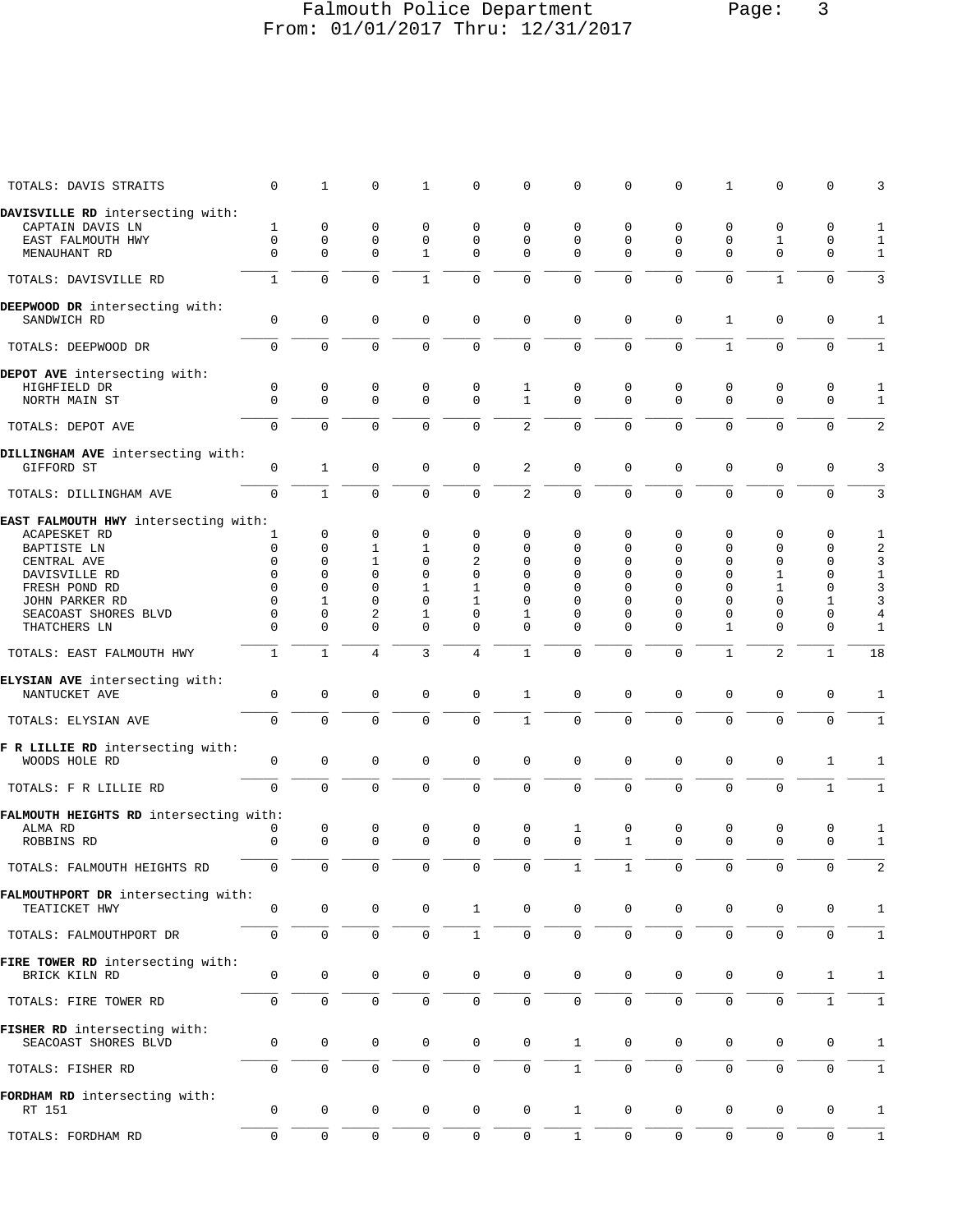#### Falmouth Police Department Page: 4 From: 01/01/2017 Thru: 12/31/2017

| FRESH POND FARM RD intersecting with:<br>FRESH POND RD                                                     | 0                                                          | $\mathbf 0$                                                           | $\mathbf 0$                                         | $\mathbf 0$                                | $\mathbf 0$                             | 0                                           | $\mathbf 0$                            | 1                                          | 0                                              | $\mathbf 0$                             | $\mathbf 0$                                | 0                                | 1                                 |
|------------------------------------------------------------------------------------------------------------|------------------------------------------------------------|-----------------------------------------------------------------------|-----------------------------------------------------|--------------------------------------------|-----------------------------------------|---------------------------------------------|----------------------------------------|--------------------------------------------|------------------------------------------------|-----------------------------------------|--------------------------------------------|----------------------------------|-----------------------------------|
| TOTALS: FRESH POND FARM RD                                                                                 | $\mathbf{0}$                                               | $\mathbf 0$                                                           | $\Omega$                                            | $\Omega$                                   | $\mathbf 0$                             | $\mathbf 0$                                 | 0                                      | $\mathbf{1}$                               | $\Omega$                                       | $\Omega$                                | $\Omega$                                   | $\mathbf 0$                      | $\mathbf{1}$                      |
| FRESH POND RD intersecting with:<br>AIR PARK DR<br>EAST FALMOUTH HWY                                       | $\mathbf 0$<br>$\mathbf 0$                                 | $\mathbf 0$<br>$\mathbf 0$                                            | $\mathbf 0$<br>$\mathbf 0$                          | $\mathbf 0$<br>$\mathbf{1}$                | 0<br>$\mathbf{1}$                       | 0<br>$\mathbf 0$                            | $\mathbf 0$<br>$\mathbf 0$             | $\mathbf 0$<br>$\mathbf 0$                 | 0<br>$\mathbf 0$                               | 0<br>$\mathbf 0$                        | 0<br>$\mathbf{1}$                          | 1<br>$\mathbf 0$                 | 1<br>3                            |
| FRESH POND FARM RD                                                                                         | $\Omega$                                                   | $\Omega$                                                              | $\Omega$                                            | $\Omega$                                   | $\Omega$                                | $\Omega$                                    | $\Omega$                               | $\mathbf{1}$                               | $\Omega$                                       | $\Omega$                                | $\Omega$                                   | $\Omega$                         | $\mathbf{1}$                      |
| TOTALS: FRESH POND RD                                                                                      | $\Omega$                                                   | $\mathbf 0$                                                           | $\Omega$                                            | $\mathbf{1}$                               | $\mathbf{1}$                            | $\mathbf 0$                                 | $\Omega$                               | $\mathbf{1}$                               | $\Omega$                                       | $\Omega$                                | $\mathbf{1}$                               | $\mathbf{1}$                     | 5                                 |
| GIFFORD EXT ST intersecting with:<br>BLACKSMITH SHOP RD<br>BRICK KILN RD                                   | 1<br>$\mathbf 0$                                           | 0<br>$\mathbf 0$                                                      | 0<br>$\mathbf 0$                                    | 0<br>$\mathbf 0$                           | 0<br>$\mathbf 0$                        | 0<br>$\Omega$                               | 0<br>$\Omega$                          | 0<br>$\Omega$                              | 0<br>$\Omega$                                  | 0<br>$\Omega$                           | 0<br>$\mathbf{1}$                          | 0<br>$\mathbf 0$                 | 1<br>$\mathbf{1}$                 |
| TOTALS: GIFFORD EXT ST                                                                                     | $\mathbf{1}$                                               | $\mathbf 0$                                                           | $\Omega$                                            | $\Omega$                                   | $\mathbf 0$                             | $\mathbf 0$                                 | $\mathbf 0$                            | $\Omega$                                   | $\Omega$                                       | $\Omega$                                | $\mathbf{1}$                               | $\Omega$                         | $\sqrt{2}$                        |
| GIFFORD ST intersecting with:<br>DILLINGHAM AVE<br>JONES RD<br>MAIN ST                                     | $\mathbf 0$<br>$\mathbf 0$<br>$\Omega$                     | $\mathbf{1}$<br>$\mathbf 0$<br>$\mathbf 0$                            | 0<br>$\mathbf 0$<br>$\mathbf 0$                     | 0<br>$\mathbf 0$<br>$\mathbf{1}$           | 0<br>$\mathbf 0$<br>$\mathbf 0$         | 2<br>$\mathbf{1}$<br>$\Omega$               | $\mathbf 0$<br>$\mathbf 0$<br>$\Omega$ | $\mathbf 0$<br>$\mathbf 0$<br>$\mathbf{1}$ | 0<br>$\mathbf 0$<br>$\Omega$                   | 0<br>$\mathbf{1}$<br>$\mathbf{1}$       | $\mathbf 0$<br>0<br>$\mathbf{0}$           | 0<br>0<br>$\mathbf 0$            | 3<br>$\overline{\mathbf{c}}$<br>3 |
| TOTALS: GIFFORD ST                                                                                         | $\Omega$                                                   | $\mathbf{1}$                                                          | $\Omega$                                            | $\mathbf{1}$                               | $\mathbf 0$                             | 3                                           | $\mathbf 0$                            | $\mathbf{1}$                               | $\Omega$                                       | $\overline{a}$                          | $\Omega$                                   | $\Omega$                         | 8                                 |
| HARTWELL DR intersecting with:<br>SEACOAST SHORES BLVD                                                     | $\mathbf 0$                                                | $\mathbf 0$                                                           | $\mathbf 0$                                         | $\mathbf 0$                                | $\mathbf 0$                             | 0                                           | $\mathbf 0$                            | 0                                          | $\mathbf 0$                                    | $\mathbf 0$                             | $\mathbf 0$                                | $\mathbf{1}$                     | 1                                 |
| TOTALS: HARTWELL DR                                                                                        | $\mathbf 0$                                                | $\mathbf 0$                                                           | $\Omega$                                            | $\Omega$                                   | $\mathbf 0$                             | $\mathbf 0$                                 | 0                                      | $\mathbf 0$                                | $\mathbf 0$                                    | $\Omega$                                | $\Omega$                                   | $\mathbf{1}$                     | $\mathbf{1}$                      |
| HAYWAY RD intersecting with:<br>MELLO ST<br>OLD BARNSTABLE RD<br>SANDWICH RD                               | 0<br>$\Omega$<br>$\Omega$                                  | $\mathbf 0$<br>$\mathbf 0$<br>$\Omega$                                | 0<br>$\mathbf 0$<br>$\Omega$                        | 0<br>$\mathbf 0$<br>$\mathbf 0$            | $\mathbf 1$<br>$\mathbf{0}$<br>$\Omega$ | $\mathbf 0$<br>$\mathbf{1}$<br>$\Omega$     | $\mathbf 0$<br>$\mathbf 0$<br>$\Omega$ | $\mathbf 0$<br>$\mathbf{1}$<br>$\Omega$    | 0<br>$\mathbf{1}$<br>$\Omega$                  | $\mathbf 0$<br>$\Omega$<br>$\mathbf{1}$ | 0<br>$\Omega$<br>$\Omega$                  | 0<br>$\mathbf 0$<br>$\mathbf{1}$ | 1<br>3<br>$\overline{c}$          |
| TOTALS: HAYWAY RD                                                                                          | $\mathbf 0$                                                | $\Omega$                                                              | $\Omega$                                            | $\Omega$                                   | $\mathbf{1}$                            | $\mathbf{1}$                                | 0                                      | $\mathbf{1}$                               | $\mathbf{1}$                                   | $\mathbf{1}$                            | $\Omega$                                   | $\mathbf{1}$                     | 6                                 |
| HERITAGE CIR intersecting with:<br>HOMESTEAD LN<br>TEATICKET HWY                                           | 0<br>$\Omega$                                              | $\mathbf 0$<br>$\mathbf{1}$                                           | 0<br>$\Omega$                                       | 0<br>$\Omega$                              | 0<br>$\Omega$                           | $\mathsf 0$<br>$\Omega$                     | 1<br>$\Omega$                          | 0<br>$\Omega$                              | 0<br>$\Omega$                                  | 0<br>$\Omega$                           | $\mathbf 0$<br>$\Omega$                    | 0<br>$\Omega$                    | 1<br>$\mathbf{1}$                 |
| TOTALS: HERITAGE CIR                                                                                       | $\mathbf 0$                                                | $\mathbf{1}$                                                          | $\mathbf 0$                                         | $\mathbf 0$                                | $\mathbf 0$                             | 0                                           | $\mathbf{1}$                           | $\Omega$                                   | $\Omega$                                       | $\mathbf 0$                             | $\mathbf{0}$                               | 0                                | $\overline{2}$                    |
| HIGHFIELD DR intersecting with:<br>DEPOT AVE                                                               | $\mathbf 0$                                                | $\mathsf{O}\xspace$                                                   | $\mathbf 0$                                         | $\mathbf 0$                                | $\mathbf 0$                             | $\mathbf{1}$                                | $\mathbf 0$                            | $\mathbf 0$                                | $\mathbf 0$                                    | $\mathbf 0$                             | $\mathbf{0}$                               | 0                                | 1                                 |
| TOTALS: HIGHFIELD DR                                                                                       | $\mathbf 0$                                                | $\Omega$                                                              | $\mathbf 0$                                         | $\Omega$                                   | $\mathbf 0$                             | $\mathbf{1}$                                | $\mathbf 0$                            | $\mathbf 0$                                | $\mathbf 0$                                    | $\mathbf 0$                             | $\mathbf 0$                                | $\Omega$                         | $\mathbf{1}$                      |
| HOMESTEAD LN intersecting with:<br>HERITAGE CIR                                                            | $\mathbf 0$                                                | $\mathbf 0$                                                           | $\mathbf 0$                                         | $\mathbf 0$                                | $\mathbf 0$                             | 0                                           | $\mathbf{1}$                           | 0                                          | $\mathbf 0$                                    | $\mathbf 0$                             | $\mathbf 0$                                | 0                                | 1                                 |
| TOTALS: HOMESTEAD LN                                                                                       | $\Omega$                                                   | $\Omega$                                                              | $\Omega$                                            | $\Omega$                                   | $\Omega$                                | $\Omega$                                    | $\mathbf{1}$                           | $\Omega$                                   | $\Omega$                                       | $\Omega$                                | $\Omega$                                   | $\Omega$                         | $\mathbf{1}$                      |
| JAMIE LN intersecting with:<br>BRICK KILN RD                                                               | $\mathbf 0$                                                | $\mathbf 0$                                                           | $\mathbf 0$                                         | $\mathbf 0$                                | 0                                       | $\mathbf{1}$                                | $\mathsf{O}$                           | $\mathbf 0$                                | 0                                              | 0                                       | 0                                          | $\mathbf 0$                      | $\mathbf{1}$                      |
| TOTALS: JAMIE LN                                                                                           | $\mathsf{O}\xspace$                                        | $\mathsf 0$                                                           | $\mathsf 0$                                         | $\mathsf{O}\xspace$                        | $\mathsf{O}\xspace$                     | $\mathbf{1}$                                | $\mathsf{O}$                           | $\mathbf 0$                                | $\mathsf{O}\xspace$                            | $\mathbf 0$                             | $\mathsf 0$                                | 0                                | $\,1\,$                           |
| JOHN PARKER RD intersecting with:<br>EAST FALMOUTH HWY<br>SANDWICH RD                                      | 0<br>$\mathbf 0$                                           | $\mathbf{1}$<br>$\mathsf{O}\xspace$                                   | 0<br>$\mathbf 0$                                    | 0<br>$\mathbf 0$                           | $\mathbf{1}$<br>$\mathsf{O}\xspace$     | 0<br>$\mathbf 0$                            | 0<br>$\mathbf 0$                       | 0<br>$\mathbf 0$                           | 0<br>$\mathbf{1}$                              | 0<br>$\mathbf 0$                        | 0<br>$\mathbf 0$                           | 1<br>$\mathbf 0$                 | 3<br>$\mathbf{1}$                 |
| TOTALS: JOHN PARKER RD                                                                                     | $\mathbf 0$                                                | $1\,$                                                                 | $\mathsf 0$                                         | $\mathbf 0$                                | $\mathbf{1}$                            | 0                                           | $\mathsf 0$                            | $\mathbf 0$                                | $\mathbf{1}$                                   | $\mathbf 0$                             | $\mathbf 0$                                | $\mathbf{1}$                     | 4                                 |
| JONES RD intersecting with:<br>GIFFORD ST<br>NURSERY RD<br>PALMER AVE<br>TEATICKET HWY<br>TOTALS: JONES RD | 0<br>$\mathbf 0$<br>$\mathbf 0$<br>$\Omega$<br>$\mathbf 0$ | 0<br>$\mathbf 0$<br>$\mathbf 0$<br>$\mathbf 0$<br>$\mathsf{O}\xspace$ | 0<br>$\mathbf 0$<br>0<br>$\mathbf 0$<br>$\mathsf 0$ | 0<br>0<br>1<br>$\mathbf 0$<br>$\mathbf{1}$ | 0<br>0<br>0<br>0<br>$\mathbf 0$         | 1<br>0<br>1<br>0<br>$\overline{\mathbf{c}}$ | 0<br>0<br>0<br>$\Omega$<br>0           | 0<br>1<br>0<br>1<br>$\mathbf{2}$           | 0<br>0<br>0<br>$\Omega$<br>$\mathsf{O}\xspace$ | $\mathbf{1}$<br>0<br>0<br>0<br>$1\,$    | 0<br>1<br>0<br>$\mathbf 0$<br>$\mathbf{1}$ | 0<br>1<br>0<br>0<br>$\mathbf{1}$ | 2<br>3<br>2<br>1<br>8             |
|                                                                                                            |                                                            |                                                                       |                                                     |                                            |                                         |                                             |                                        |                                            |                                                |                                         |                                            |                                  |                                   |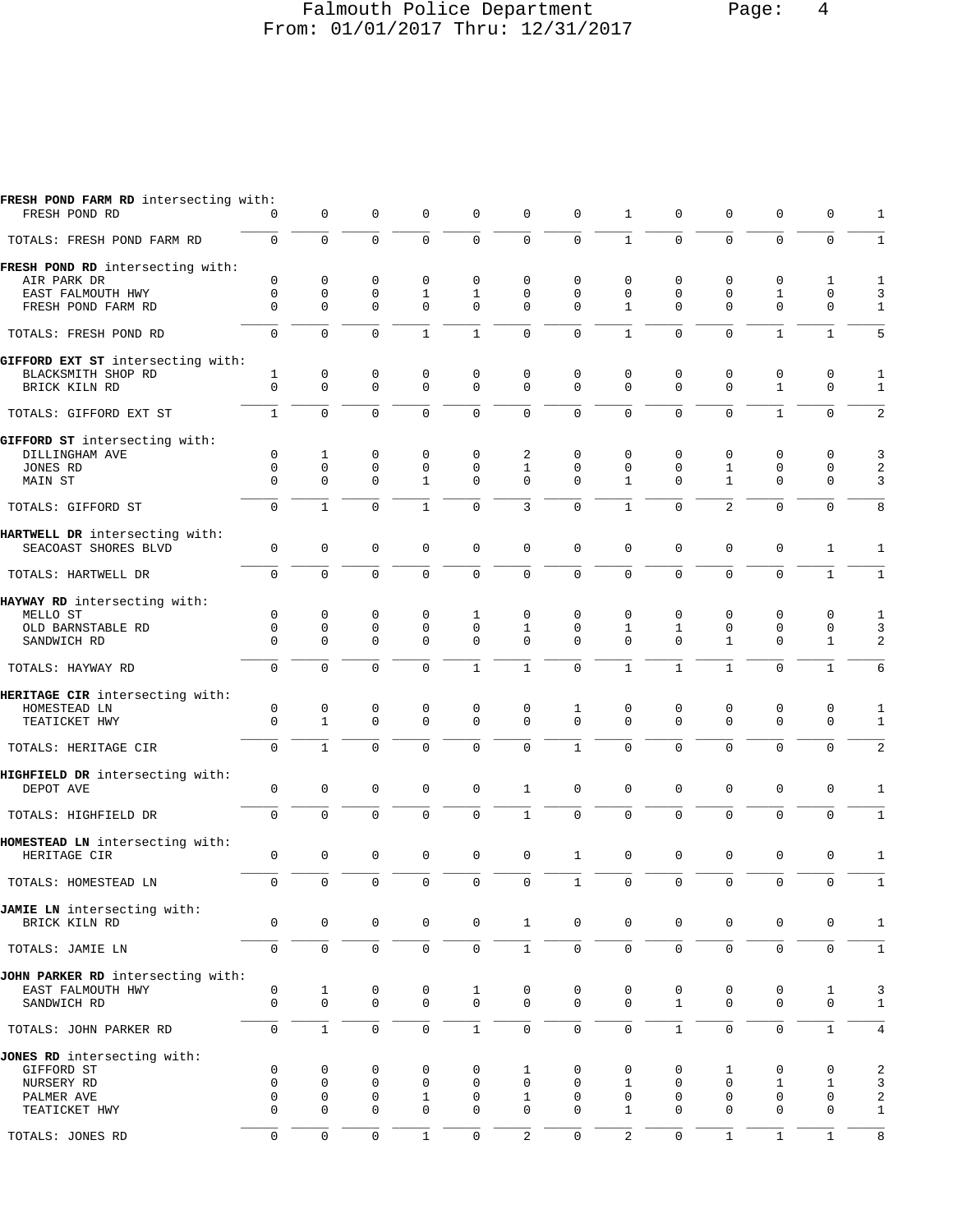#### Falmouth Police Department Page: 5 From: 01/01/2017 Thru: 12/31/2017

| KATHARINE LEE BATES intersecting with:<br>POST OFFICE RD | $\Omega$             | 0                    | 0                    | 0                    | $\mathbf{1}$         | $\mathbf 0$              | $\mathbf 0$              | $\mathbf 0$          | 0                        | $\mathbf 0$          | 0                    | 0                       | 1                          |
|----------------------------------------------------------|----------------------|----------------------|----------------------|----------------------|----------------------|--------------------------|--------------------------|----------------------|--------------------------|----------------------|----------------------|-------------------------|----------------------------|
| TOTALS: KATHARINE LEE BATES                              | $\mathbf 0$          | $\Omega$             | $\Omega$             | $\Omega$             | $\mathbf{1}$         | $\mathbf 0$              | $\Omega$                 | $\Omega$             | $\Omega$                 | $\Omega$             | $\Omega$             | $\mathbf 0$             | 1                          |
| KETTLE HOLE RD intersecting with:<br>WOODS HOLE RD       | $\mathbf{1}$         | $\mathbf 0$          | $\mathbf 0$          | $\mathbf 0$          | $\mathbf 0$          | $\mathbf 0$              | $\mathbf 0$              | $\mathbf 0$          | $\mathbf 0$              | $\mathbf 0$          | $\mathbf 0$          | $\mathbf 0$             | $\mathbf{1}$               |
| TOTALS: KETTLE HOLE RD                                   | $\mathbf{1}$         | $\mathbf 0$          | $\mathbf 0$          | $\mathbf 0$          | $\mathbf 0$          | $\mathbf 0$              | $\Omega$                 | $\Omega$             | $\Omega$                 | $\Omega$             | $\Omega$             | $\mathbf 0$             | 1                          |
| KING ST intersecting with:<br>CLINTON AVE                | 0                    | 0                    | $\mathbf 0$          | 0                    | $\Omega$             | 0                        | 1                        | 0                    | 0                        | 0                    | $\mathbf 0$          | 0                       | 1                          |
| MAIN ST                                                  | $\mathbf 0$          | $\mathbf 0$          | $\mathbf 0$          | $\mathbf{0}$         | $\Omega$             | $\mathbf{1}$             | $\Omega$                 | $\mathbf{0}$         | $\mathbf{1}$             | $\mathbf 0$          | $\mathbf 0$          | $\mathbf 0$             | 2                          |
| QUEEN ST                                                 | $\mathbf{1}$         | $\Omega$             | $\Omega$             | $\Omega$             | $\Omega$             | $\Omega$                 | $\Omega$                 | $\Omega$             | $\Omega$                 | $\Omega$             | $\Omega$             | $\Omega$                | $\mathbf{1}$               |
| TOTALS: KING ST                                          | $\mathbf{1}$         | $\Omega$             | $\Omega$             | $\Omega$             | $\mathbf 0$          | $\mathbf{1}$             | $\mathbf{1}$             | $\Omega$             | $\mathbf{1}$             | $\mathbf{0}$         | $\Omega$             | $\mathbf 0$             | 4                          |
| LAKE SHORE DR intersecting with:<br>PINECREST BEACH DR   | 0                    | $\mathbf 0$          | $\mathbf 0$          | $\mathbf 0$          | $\mathbf 0$          | $\mathbf 0$              | $\Omega$                 | $\Omega$             | $\Omega$                 | $\mathbf{0}$         | $\mathbf 0$          | 1                       | 1                          |
| TOTALS: LAKE SHORE DR                                    | $\mathbf 0$          | $\mathbf 0$          | $\mathbf 0$          | $\mathbf 0$          | $\mathbf 0$          | $\mathbf 0$              | $\mathbf 0$              | $\mathbf 0$          | $\mathbf 0$              | $\mathbf 0$          | $\mathbf 0$          | $\mathbf{1}$            | 1                          |
| LOCUST ST intersecting with:                             |                      |                      |                      |                      |                      |                          |                          |                      |                          |                      |                      |                         |                            |
| MAIN ST                                                  | $\mathbf 0$          | $\mathbf 0$          | $\mathbf 0$          | $\mathbf 0$          | $\mathbf 0$          | 0                        | 1                        | $\mathbf 0$          | $\mathbf 0$              | $\mathbf 0$          | $\mathbf 0$          | $\mathbf 0$             | 1                          |
| MILL RD                                                  | $\mathbf 0$          | $\mathbf 0$          | $\mathbf 0$          | $\mathbf{0}$         | $\mathbf 0$          | $\mathbf{1}$             | $\mathbf 0$              | $\mathbf 0$          | 0                        | $\mathbf{0}$         | $\mathbf 0$          | $\mathbf 0$             | $\mathbf{1}$               |
| SIDERS POND RD                                           | $\Omega$             | $\Omega$             | $\Omega$             | $\Omega$             | $\Omega$             | $\Omega$                 | $\mathbf{1}$             | $\Omega$             | 0                        | $\Omega$             | $\Omega$             | $\mathbf 0$             | $\mathbf{1}$               |
| TOTALS: LOCUST ST                                        | $\mathbf 0$          | $\mathbf 0$          | $\Omega$             | $\mathbf 0$          | $\mathbf 0$          | $\mathbf{1}$             | 2                        | $\Omega$             | $\mathbf 0$              | $\mathbf 0$          | $\Omega$             | $\mathbf 0$             | 3                          |
| LOCUSTFIELD RD intersecting with:<br>BRICK KILN RD       | $\mathbf{1}$         | $\mathbf 0$          | $\mathbf 0$          | $\mathbf 0$          | $\mathbf 0$          | $\mathbf 0$              | $\mathbf 0$              | $\mathbf{0}$         | $\mathbf 0$              | $\mathbf{0}$         | $\mathbf 0$          | 0                       | $\mathbf{1}$               |
| TOTALS: LOCUSTFIELD RD                                   | $\mathbf{1}$         | $\Omega$             | $\Omega$             | $\Omega$             | $\Omega$             | $\Omega$                 | $\Omega$                 | $\Omega$             | $\Omega$                 | $\Omega$             | $\Omega$             | $\mathbf 0$             | $\mathbf{1}$               |
| MAIN ST intersecting with:                               |                      |                      |                      |                      |                      |                          |                          |                      |                          |                      |                      |                         |                            |
| CAHOON CT                                                | 0                    | $\mathbf 0$          | 0                    | 1                    | $\mathbf 0$          | 0                        | $\mathbf 0$              | $\mathbf 0$          | 0                        | $\mathbf 0$          | $\mathbf 0$          | 0                       | 1                          |
| GIFFORD ST                                               | $\Omega$             | $\mathbf 0$          | $\Omega$             | 1                    | $\Omega$             | $\Omega$                 | $\Omega$                 | $\mathbf{1}$         | $\mathbf 0$              | $\mathbf{1}$         | $\Omega$             | $\mathbf 0$             | 3                          |
| KING ST                                                  | $\Omega$<br>$\Omega$ | $\Omega$<br>$\Omega$ | $\Omega$<br>$\Omega$ | $\Omega$<br>$\Omega$ | $\Omega$<br>$\Omega$ | $\mathbf{1}$<br>$\Omega$ | $\Omega$<br>$\mathbf{1}$ | $\Omega$<br>$\Omega$ | $\mathbf{1}$<br>$\Omega$ | $\Omega$<br>$\Omega$ | $\Omega$<br>$\Omega$ | $\Omega$<br>$\mathbf 0$ | $\sqrt{2}$<br>$\mathbf{1}$ |
| LOCUST ST<br>SHORE RD                                    | 0                    | $\mathbf 0$          | 0                    | 1                    | 0                    | $\Omega$                 | $\Omega$                 | $\Omega$             | 0                        | $\mathbf{0}$         | $\mathbf 0$          | 0                       | $\mathbf{1}$               |
| SHORE ST                                                 | $\Omega$             | $\Omega$             | $\Omega$             | $\Omega$             | $\Omega$             | $\Omega$                 | $\Omega$                 | $\mathbf{1}$         | $\Omega$                 | $\Omega$             | $\Omega$             | $\mathbf 0$             | $\mathbf{1}$               |
| TOTALS: MAIN ST                                          | $\Omega$             | $\Omega$             | $\Omega$             | $\overline{3}$       | $\Omega$             | $\mathbf{1}$             | $\mathbf{1}$             | $\overline{a}$       | $\mathbf{1}$             | $\mathbf{1}$         | $\Omega$             | $\Omega$                | 9                          |
| MARAVISTA AVE intersecting with:                         |                      |                      |                      |                      |                      |                          |                          |                      |                          |                      |                      |                         |                            |
| RANDOLPH ST                                              | $\mathbf 0$          | $\mathbf 0$          | 1                    | $\mathbf{0}$         | $\mathbf 0$          | $\mathbf 0$              | $\mathbf 0$              | $\mathbf 1$          | $\mathbf 0$              | $\mathbf{0}$         | $\mathbf 0$          | $\mathbf 0$             | 2                          |
| SWALLOW ST                                               | 0                    | $\mathbf 0$          | $\mathbf 0$          | $\mathbf 0$          | $\mathbf 0$          | $\Omega$                 | $\mathbf{1}$             | $\mathbf 0$          | 0                        | $\mathsf 0$          | $\mathbf 0$          | $\mathsf 0$             | 1                          |
| TEATICKET HWY                                            | $\Omega$             | $\mathbf 0$          | $\mathbf 0$          | $\Omega$             | $\Omega$             | $\Omega$                 | $\mathbf{1}$             | $\Omega$             | $\Omega$                 | $\Omega$             | $\mathbf 0$          | $\mathbf 0$             | $\mathbf{1}$               |
| TOTALS: MARAVISTA AVE                                    | $\mathbf 0$          | 0                    | $\mathbf{1}$         | $\Omega$             | $\Omega$             | $\mathbf 0$              | $\overline{a}$           | $\mathbf{1}$         | $\Omega$                 | $\mathbf{0}$         | $\Omega$             | $\Omega$                | 4                          |
| MARAVISTA AVE EXT intersecting with:<br>TEATICKET HWY    | 0                    | $\mathbf 0$          | $\mathbf 0$          | 0                    | 0                    | $\mathbf 0$              | $\mathbf 0$              | $\mathbf{1}$         | 0                        | $\mathbf 0$          | 0                    | 0                       | 1                          |
| TOTALS: MARAVISTA AVE EXT                                | $\mathbf 0$          | 0                    | 0                    | $\mathsf{O}\xspace$  | $\mathsf{O}$         | $\mathsf 0$              | $\mathbf 0$              | $\mathbf{1}$         | $\mathsf 0$              | $\mathbf 0$          | 0                    | 0                       | 1                          |
| MARTIN RD intersecting with:<br>WAQUOIT HWY              | 2                    | $\mathbf 0$          | 0                    | 0                    | 0                    | $\mathbf 0$              | $\mathsf{O}$             | 0                    | 0                        | $\mathbf 0$          | 0                    | 0                       | $\sqrt{2}$                 |
| TOTALS: MARTIN RD                                        | 2                    | $\mathsf 0$          | $\mathsf{O}\xspace$  | $\mathbf 0$          | $\mathsf{O}$         | $\mathsf 0$              | $\mathbf 0$              | $\mathsf{O}$         | 0                        | $\mathbf 0$          | $\mathbf 0$          | $\mathsf 0$             | $\overline{2}$             |
|                                                          |                      |                      |                      |                      |                      |                          |                          |                      |                          |                      |                      |                         |                            |
| MBL ST intersecting with:<br>NORTH ST                    | 0                    | $\mathbf 0$          | 0                    | 0                    | 0                    | $\mathbf 0$              | $\mathbf 0$              | 0                    | 0                        | $\mathbf{1}$         | 0                    | 0                       | 1                          |
| TOTALS: MBL ST                                           | 0                    | $\mathsf{O}\xspace$  | $\mathbf 0$          | 0                    | $\mathsf{O}$         | $\mathsf{O}\xspace$      | $\mathsf{O}$             | $\mathsf{O}$         | 0                        | $\mathbf{1}$         | 0                    | 0                       | $\mathbf{1}$               |
| MELLO ST intersecting with:                              |                      |                      |                      |                      |                      |                          |                          |                      |                          |                      |                      |                         |                            |
| HAYWAY RD                                                | 0                    | $\mathbf 0$          | $\mathbf 0$          | $\mathbf 0$          | $\mathbf{1}$         | $\mathbf 0$              | $\mathbf 0$              | 0                    | 0                        | $\mathsf 0$          | 0                    | 0                       | $1\,$                      |
| TOTALS: MELLO ST                                         | $\mathbf 0$          | $\mathbf 0$          | $\mathsf{O}\xspace$  | $\mathbf 0$          | $\mathbf 1$          | $\mathsf 0$              | $\mathbf 0$              | $\mathbf 0$          | 0                        | $\mathbf 0$          | $\mathbf 0$          | 0                       | $\mathbf{1}$               |
|                                                          |                      |                      |                      |                      |                      |                          |                          |                      |                          |                      |                      |                         |                            |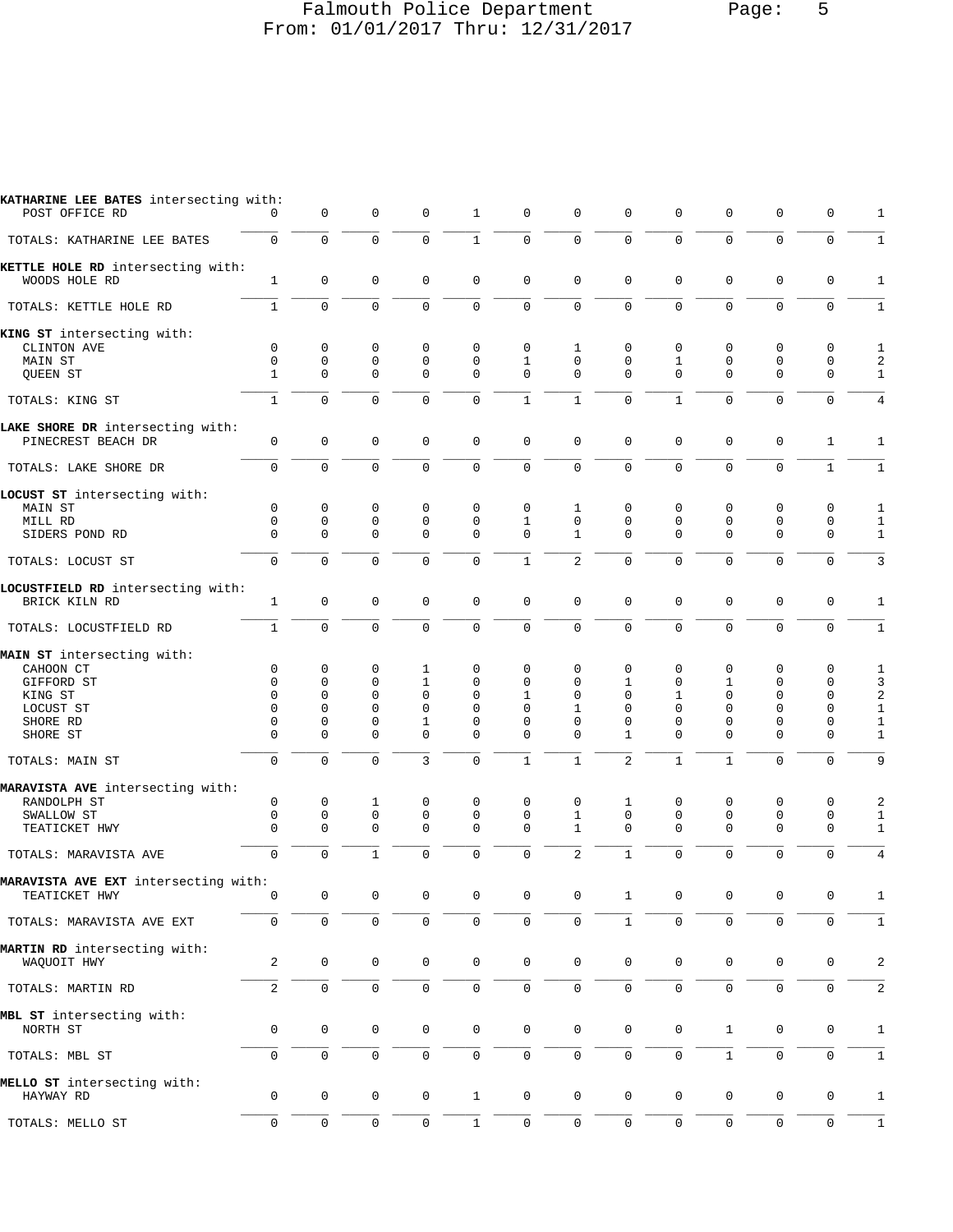#### Falmouth Police Department Page: 6 From: 01/01/2017 Thru: 12/31/2017

| MENAUHANT RD intersecting with:<br>DAVISVILLE RD          | 0            | 0           | 0                | 1                 | 0                   | $\mathbf 0$       | $\mathbf 0$         | 0             | 0                | 0              | 0                | 0                | 1                 |
|-----------------------------------------------------------|--------------|-------------|------------------|-------------------|---------------------|-------------------|---------------------|---------------|------------------|----------------|------------------|------------------|-------------------|
| TOTALS: MENAUHANT RD                                      | 0            | $\Omega$    | $\mathbf 0$      | $\mathbf{1}$      | $\mathbf 0$         | $\mathbf 0$       | $\Omega$            | $\Omega$      | $\Omega$         | $\overline{0}$ | 0                | $\mathbf 0$      | 1                 |
| METOXIT RD intersecting with:<br>WAQUOIT HWY              | 0            | 0           | 0                | 0                 | $\mathbf 0$         | $\mathbf 0$       | $\mathbf 0$         | 1             | 0                | $\mathsf 0$    | $\mathbf 0$      | 1                | $\overline{c}$    |
| TOTALS: METOXIT RD                                        | 0            | $\mathbf 0$ | $\mathbf 0$      | $\mathbf 0$       | $\mathsf 0$         | $\mathsf 0$       | $\mathbf 0$         | $\mathbf{1}$  | $\mathbf 0$      | 0              | 0                | $\mathbf 1$      | 2                 |
| MILL RD intersecting with:<br>LOCUST ST                   | 0            | $\mathsf 0$ | 0                | 0                 | $\mathbf 0$         | $\mathbf{1}$      | $\mathbf 0$         | 0             | 0                | $\mathsf 0$    | 0                | 0                | 1                 |
| TOTALS: MILL RD                                           | 0            | $\Omega$    | $\mathbf 0$      | $\mathbf 0$       | $\mathbf 0$         | $\mathbf{1}$      | $\mathbf 0$         | $\mathbf 0$   | $\mathbf 0$      | 0              | 0                | $\mathbf 0$      | $\mathbf{1}$      |
| MONTGOMERY AVE intersecting with:<br>NANTUCKET AVE        | 0            | $\mathsf 0$ | 0                | $\mathbf 0$       | $\mathbf 0$         | $\mathsf 0$       | $\mathsf 0$         | $\mathsf 0$   | $\mathbf{1}$     | $\mathbf 0$    | $\mathbf 0$      | $\mathsf 0$      | $\mathbf{1}$      |
| TOTALS: MONTGOMERY AVE                                    | 0            | 0           | $\mathbf 0$      | $\mathbf 0$       | $\mathbf 0$         | $\mathbf 0$       | $\mathbf 0$         | $\mathbf{0}$  | $\mathbf{1}$     | 0              | 0                | 0                | 1                 |
| NANTUCKET AVE intersecting with:<br>ELYSIAN AVE           | 0            | $\mathsf 0$ | 0                | 0                 | 0                   | 1                 | 0                   | 0             | 0                | 0              | 0                | 0                | 1                 |
| MONTGOMERY AVE                                            | 0            | 0           | $\mathbf 0$      | $\mathbf 0$       | $\mathbf 0$         | $\mathbf 0$       | $\mathbf 0$         | $\mathbf{0}$  | $\mathbf{1}$     | 0              | 0                | 0                | 1                 |
| TOTALS: NANTUCKET AVE                                     | $\Omega$     | $\Omega$    | $\Omega$         | $\Omega$          | $\mathbf 0$         | $\mathbf{1}$      | $\Omega$            | 0             | $\mathbf{1}$     | $\Omega$       | $\Omega$         | $\mathbf 0$      | 2                 |
| NORTH FALMOUTH HWY intersecting with:                     |              |             |                  |                   |                     |                   |                     |               |                  |                |                  |                  |                   |
| COUNTY RD<br>RT 151                                       | 0<br>1       | 0<br>3      | 0<br>$\mathbf 0$ | 0<br>2            | 0<br>$\mathbf 0$    | 0<br>$\mathbf{1}$ | 1<br>$\overline{2}$ | 0<br>$\Omega$ | 0<br>$\Omega$    | 0<br>$\Omega$  | 0<br>$\Omega$    | 0<br>$\mathbf 0$ | 1<br>9            |
| TOTALS: NORTH FALMOUTH HWY                                | $\mathbf{1}$ | 3           | $\mathbf 0$      | $\overline{c}$    | $\mathbf 0$         | $1\,$             | 3                   | 0             | $\mathbf 0$      | 0              | $\Omega$         | $\mathsf 0$      | 10                |
| NORTH MAIN ST intersecting with:                          |              |             |                  |                   |                     |                   |                     |               |                  |                |                  |                  |                   |
| DEPOT AVE<br>PALMER AVE                                   | 0<br>0       | 0<br>0      | 0<br>$\mathbf 0$ | 0<br>$\mathbf{0}$ | 0<br>$\mathbf 0$    | 1<br>$\mathbf{1}$ | 0<br>$\mathbf 0$    | 0<br>0        | 0<br>$\mathbf 0$ | 0<br>0         | 0<br>$\mathbf 0$ | 0<br>0           | 1<br>$\mathbf{1}$ |
| TOTALS: NORTH MAIN ST                                     | 0            | 0           | $\mathbf 0$      | 0                 | $\mathbf 0$         | $\overline{2}$    | $\mathbf 0$         | 0             | $\mathbf 0$      | 0              | 0                | $\mathbf 0$      | $\overline{c}$    |
| NORTH ST intersecting with:<br>MBL ST                     | 0            | 0           | $\mathbf 0$      | $\mathbf 0$       | $\mathsf 0$         | $\mathbf 0$       | $\mathbf 0$         | $\mathbf{0}$  | $\mathbf 0$      | $\mathbf{1}$   | $\mathbf 0$      | 0                | $\mathbf{1}$      |
| TOTALS: NORTH ST                                          | 0            | 0           | $\mathbf 0$      | $\mathbf 0$       | $\mathbf 0$         | $\mathbf 0$       | $\mathsf 0$         | 0             | $\mathsf 0$      | $\mathbf{1}$   | 0                | 0                | $1\,$             |
| NURSERY RD intersecting with:<br>JONES RD                 | 0            | $\mathbf 0$ | 0                | $\mathbf 0$       | $\mathbf 0$         | $\mathbf 0$       | $\mathsf 0$         | $\mathbf{1}$  | $\mathbf 0$      | $\mathsf 0$    | 1                | 1                | 3                 |
| TOTALS: NURSERY RD                                        | 0            | 0           | $\mathbf 0$      | $\mathbf 0$       | $\mathbf 0$         | $\mathbf 0$       | $\mathbf 0$         | $\mathbf{1}$  | $\mathbf 0$      | 0              | $\mathbf{1}$     | $\mathbf{1}$     | 3                 |
| OAK GROVE AVE intersecting with:                          |              |             |                  |                   |                     |                   |                     |               |                  |                |                  |                  |                   |
| COVE ST                                                   | 0            | 0           | 0                | $\mathbf 0$       | $\mathbf 0$         | $\mathbf 0$       | $\mathbf 0$         | 0             | 0                | $\mathsf 0$    | 0                | 1                | 1                 |
| TOTALS: OAK GROVE AVE                                     | 0            | $\mathbf 0$ | $\mathbf 0$      | $\mathbf 0$       | $\mathbf 0$         | $\mathbf 0$       | $\mathbf 0$         | 0             | $\mathbf 0$      | $\mathbf 0$    | $\mathbf 0$      | $\mathbf{1}$     | $\mathbf{1}$      |
| OLD BARNSTABLE RD intersecting with:<br><b>ASHTON AVE</b> | 0            | 0           | 0                | 0                 | 0                   | 0                 | 0                   | 0             | 0                | 0              | 0                | 1                | 1                 |
| CARRIAGE SHOP RD                                          | 0            | 0           | $\mathsf 0$      | $\mathbf 0$       | $\mathbf 0$         | $\mathbf 0$       | $\mathsf 0$         | $\mathbf 0$   | $\mathbf 0$      | 0              | $\mathbf 0$      | $\mathbf{1}$     | $1\,$             |
| HAYWAY RD                                                 | 0            | $\mathbf 0$ | 0                | 0                 | 0                   | $\mathbf{1}$      | $\mathbf 0$         | 1             | 1                | $\mathbf 0$    | $\mathbf 0$      | $\mathsf 0$      | 3                 |
| TOTALS: OLD BARNSTABLE RD                                 | 0            | $\mathbf 0$ | $\mathbf 0$      | $\mathbf 0$       | $\mathbf 0$         | $\mathbf{1}$      | $\mathbf 0$         | $\mathbf{1}$  | $\mathbf{1}$     | $\mathbf 0$    | $\mathbf{0}$     | 2                | 5                 |
| OLD BAYBERRY LN intersecting with:<br>ACAPESKET RD        | 0            | 0           | $\mathsf 0$      | $\mathbf 0$       | $\mathsf{O}\xspace$ | $\mathsf 0$       | $\mathbf 0$         | 0             | 0                | $\mathsf 0$    | $\mathbf{1}$     | $\mathsf 0$      | $\mathbf{1}$      |
| TOTALS: OLD BAYBERRY LN                                   | 0            | $\mathsf 0$ | $\mathbf 0$      | $\mathbf 0$       | $\mathsf{O}\xspace$ | $\mathsf 0$       | $\mathsf 0$         | 0             | $\mathsf 0$      | $\mathsf 0$    | $1\,$            | 0                | 1                 |
| OLD MAIN RD intersecting with:<br>COUNTY RD               | 0            | 0           | $\mathbf{1}$     | 0                 | $\mathbf 0$         | $\mathsf 0$       | $\mathbf 0$         | 0             | $\mathbf 0$      | $\mathbf 0$    | $\mathbf 0$      | 0                | 1                 |
| TOTALS: OLD MAIN RD                                       | 0            | 0           | $\mathbf 1$      | 0                 | $\mathsf{O}$        | $\mathsf 0$       | 0                   | 0             | 0                | 0              | 0                | 0                | $1\,$             |
| OSTROM RD intersecting with:<br>RED BROOK RD              | 0            | 0           | 0                | 0                 | $\mathbf 0$         | $\mathbf{1}$      | 0                   | 0             | 0                | $\mathsf 0$    | $\mathbf 0$      | 0                | $1\,$             |
|                                                           |              |             |                  |                   |                     |                   |                     |               |                  |                |                  |                  |                   |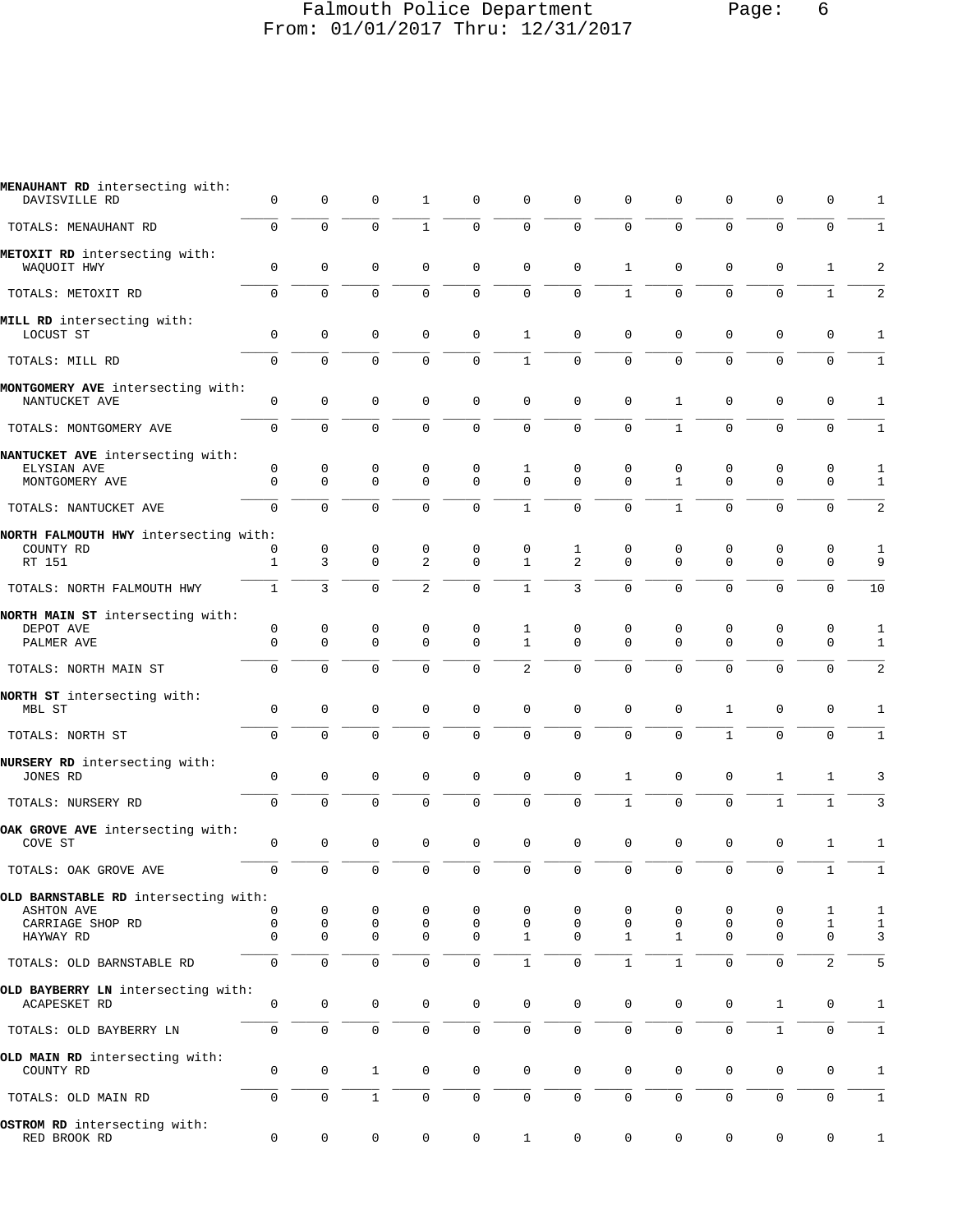## Falmouth Police Department Page: 7 From: 01/01/2017 Thru: 12/31/2017

| TOTALS: OSTROM RD                             | 0                | $\mathbf 0$      | 0                | $\Omega$                   | 0                   | 1                       | $\mathbf 0$                | 0                 | 0                 | $\mathbf 0$                | 0                          | $\Omega$                    | 1                 |
|-----------------------------------------------|------------------|------------------|------------------|----------------------------|---------------------|-------------------------|----------------------------|-------------------|-------------------|----------------------------|----------------------------|-----------------------------|-------------------|
| OX BOW RD intersecting with:<br>TEATICKET HWY | 0                | $\mathbf 0$      | 0                | $\mathbf 0$                | 0                   | 0                       | 2                          | 0                 | 0                 | $\mathbf 0$                | 0                          | 0                           | 2                 |
| TOTALS: OX BOW RD                             | $\mathbf 0$      | $\mathbf 0$      | $\mathbf 0$      | $\mathbf 0$                | $\mathbf 0$         | $\mathbf 0$             | 2                          | $\mathbf{0}$      | $\mathbf 0$       | $\mathbf 0$                | $\mathbf 0$                | $\mathbf 0$                 | 2                 |
| OYSTER POND RD intersecting with:             |                  |                  |                  |                            |                     |                         |                            |                   |                   |                            |                            |                             |                   |
| ALLENBY LN<br>SURF DR                         | 0<br>$\mathsf 0$ | 1<br>$\mathbf 0$ | 0<br>$\mathbf 0$ | $\mathbf 0$<br>$\mathbf 0$ | 0<br>$\mathbf 0$    | 0<br>$\mathbf 0$        | $\mathbf 0$<br>$\mathbf 0$ | 0<br>$\mathbf{0}$ | 0<br>$\mathbf{1}$ | $\mathbf 0$<br>$\mathbf 0$ | $\mathbf 0$<br>$\mathbf 0$ | $\mathbf 0$<br>$\mathbf 0$  | 1<br>$\mathbf{1}$ |
|                                               |                  |                  |                  |                            |                     |                         |                            |                   |                   |                            |                            |                             |                   |
| TOTALS: OYSTER POND RD                        | $\mathbf 0$      | $\mathbf{1}$     | $\mathbf 0$      | $\mathbf 0$                | $\mathbf 0$         | $\mathbf 0$             | $\mathbf 0$                | 0                 | $\mathbf 1$       | $\mathbf 0$                | $\mathbf 0$                | $\mathbf 0$                 | 2                 |
| PALMER AVE intersecting with:                 | 0                | $\mathbf 0$      |                  |                            |                     |                         |                            |                   |                   |                            |                            | $\mathbf 0$                 |                   |
| JONES RD<br>NORTH MAIN ST                     | 0                | $\Omega$         | 0<br>0           | 1<br>$\Omega$              | 0<br>$\Omega$       | 1<br>1                  | 0<br>$\Omega$              | 0<br>$\Omega$     | 0<br>$\Omega$     | 0<br>$\Omega$              | 0<br>$\Omega$              | $\Omega$                    | 2<br>1            |
| SKATING LN                                    | $\mathbf 0$      | 0                | 0                | $\mathbf 0$                | $\mathbf 0$         | 0                       | $\mathbf 0$                | 1                 | 0                 | 0                          | $\mathbf 0$                | $\mathbf 0$                 | $\mathbf{1}$      |
| TER HEUN DR                                   | $\mathbf 0$      | 0                | 0                | $\mathbf 0$                | $\mathbf 0$         | $\mathbf 0$             | $\mathbf 0$                | 0                 | 1                 | 0                          | $\mathbf 0$                | 0                           | 1                 |
| WEST FALMOUTH HWY                             | 1                | $\Omega$         | 0                | $\Omega$                   | $\mathbf 0$         | $\Omega$                | $\Omega$                   | $\Omega$          | $\Omega$          | $\Omega$                   | $\mathbf 0$                | $\mathbf 0$                 | $\mathbf{1}$      |
| TOTALS: PALMER AVE                            | $\mathbf 1$      | $\mathbf 0$      | $\mathbf 0$      | $\mathbf{1}$               | $\mathbf 0$         | $\overline{c}$          | $\mathbf 0$                | $\mathbf{1}$      | $\mathbf 1$       | $\mathbf 0$                | $\mathbf 0$                | $\Omega$                    | 6                 |
| PARSONS LN intersecting with:                 |                  |                  |                  |                            |                     |                         |                            |                   |                   |                            |                            |                             |                   |
| WAQUOIT HWY                                   | $\mathbf{1}$     | $\mathsf 0$      | $\mathbf 0$      | $\mathbf 0$                | $\mathsf 0$         | $\mathbf 0$             | $\mathbf 0$                | $\mathbf 0$       | $\mathbf 0$       | $\mathbf 0$                | $\mathbf 0$                | $\mathbf 0$                 | 1                 |
| TOTALS: PARSONS LN                            | $\mathbf{1}$     | $\mathbf 0$      | $\mathbf 0$      | 0                          | $\mathbf 0$         | $\mathbf 0$             | $\mathbf 0$                | $\mathbf 0$       | $\mathbf 0$       | $\mathbf 0$                | $\mathbf 0$                | $\mathbf 0$                 | $\mathbf{1}$      |
| PERCIVAL RD intersecting with:                |                  |                  |                  |                            |                     |                         |                            |                   |                   |                            |                            |                             |                   |
| SANDWICH RD                                   | 0                | $\mathbf 0$      | $\mathbf 0$      | $\mathbf 0$                | 0                   | $\mathbf 0$             | $\mathsf 0$                | 1                 | 0                 | $\mathbf 0$                | $\mathbf 0$                | 0                           | 1                 |
| TOTALS: PERCIVAL RD                           | $\mathbf 0$      | $\mathbf 0$      | $\mathbf 0$      | $\mathbf 0$                | $\mathbf 0$         | $\mathbf 0$             | $\mathbf 0$                | $\mathbf{1}$      | $\mathbf 0$       | $\mathbf 0$                | $\mathbf{0}$               | $\mathbf 0$                 | $1\,$             |
| PINECREST BEACH DR intersecting with:         |                  |                  |                  |                            |                     |                         |                            |                   |                   |                            |                            |                             |                   |
| CANDLE PINE CIR                               | 0                | 0                | 0                | 0                          | 0                   | 0                       | 0                          | 0                 | 0                 | 1                          | 0                          | 0                           | 1                 |
| LAKE SHORE DR                                 | 0                | $\mathbf 0$      | $\mathbf 0$      | $\mathbf 0$                | $\mathbf 0$         | 0                       | $\mathbf 0$                | 0                 | 0                 | 0                          | $\mathbf 0$                | 1                           | 1                 |
| SANDWICH RD                                   | 0<br>$\Omega$    | 0<br>$\Omega$    | 0<br>$\Omega$    | 1<br>$\Omega$              | $\mathbf 0$<br>1    | $\mathbf 0$<br>$\Omega$ | $\mathbf 0$<br>$\Omega$    | 0<br>$\Omega$     | 0<br>$\Omega$     | 0<br>$\Omega$              | 0<br>$\Omega$              | $\mathbf{1}$<br>$\mathbf 0$ | 2                 |
| WEDGEWOOD DR                                  |                  |                  |                  |                            |                     |                         |                            |                   |                   |                            |                            |                             | 1                 |
| TOTALS: PINECREST BEACH DR                    | 0                | $\mathbf 0$      | $\mathbf 0$      | $\mathbf{1}$               | $\mathbf{1}$        | $\mathbf 0$             | $\mathbf 0$                | 0                 | $\mathbf 0$       | $\mathbf{1}$               | $\mathbf 0$                | 2                           | 5                 |
| PLUM HOLLOW RD intersecting with:<br>RT 151   | 0                | $\mathbf 0$      | $\mathsf 0$      | $\mathbf 0$                | $\mathsf 0$         | $\mathbf 0$             | $\mathbf{1}$               | $\mathbf 0$       | $\mathbf 0$       | 0                          | $\mathbf 0$                | $\mathbf 0$                 | 1                 |
|                                               |                  |                  |                  |                            |                     |                         |                            |                   |                   |                            |                            |                             |                   |
| TOTALS: PLUM HOLLOW RD                        | $\mathbf 0$      | $\mathbf 0$      | $\mathbf 0$      | 0                          | $\overline{0}$      | $\mathbf 0$             | $\mathbf{1}$               | 0                 | 0                 | $\mathbf 0$                | $\overline{0}$             | $\mathbf 0$                 | $\mathbf{1}$      |
| POST OFFICE RD intersecting with:             |                  |                  |                  |                            |                     |                         |                            |                   |                   |                            |                            |                             |                   |
| KATHARINE LEE BATES                           | $\mathsf 0$      | $\mathbf 0$      | 0                | 0                          | $\mathbf{1}$        | $\mathbf 0$             | $\mathbf 0$                | 0                 | 0                 | $\mathbf 0$                | $\mathbf 0$                | 0                           | 1                 |
| TOTALS: POST OFFICE RD                        | 0                | $\mathbf 0$      | $\mathbf 0$      | $\mathbf 0$                | $\mathbf{1}$        | $\mathsf 0$             | $\mathsf 0$                | 0                 | $\mathbf 0$       | $\mathbf 0$                | $\mathbf 0$                | $\mathbf 0$                 | $\,1$             |
| QUAKER RD intersecting with:                  |                  |                  |                  |                            |                     |                         |                            |                   |                   |                            |                            |                             |                   |
| CLIFFWOOD LN                                  | $\Omega$         | $\cap$           | $\mathbf 0$      | $\mathbf{0}$               |                     |                         | $\mathbf{1}$               | $\Omega$          |                   |                            |                            |                             | 1                 |
| TOTALS: QUAKER RD                             | 0                | $\mathbf 0$      | 0                | 0                          | 0                   | $\mathbf 0$             | 1                          | 0                 | 0                 | $\mathbf{0}$               | $\mathbf 0$                | $\Omega$                    | 1                 |
| QUEEN ST intersecting with:                   |                  |                  |                  |                            |                     |                         |                            |                   |                   |                            |                            |                             |                   |
| KING ST                                       | 1                | 0                | 0                | 0                          | 0                   | 0                       | 0                          | 0                 | 0                 | $\mathbf 0$                | 0                          | 0                           | 1                 |
| TOTALS: QUEEN ST                              | $\mathbf{1}$     | $\mathbf 0$      | $\mathsf 0$      | 0                          | 0                   | 0                       | $\mathbf 0$                | 0                 | $\mathbf 0$       | 0                          | $\mathbf 0$                | $\mathbf 0$                 | 1                 |
| QUISSETT HARBOR RD intersecting with:         |                  |                  |                  |                            |                     |                         |                            |                   |                   |                            |                            |                             |                   |
| WOODS HOLE RD                                 | 0                | 0                | 0                | 0                          | 0                   | 0                       | $\mathbf{1}$               | $\mathbf{1}$      | 0                 | 0                          | 0                          | 0                           | 2                 |
|                                               |                  |                  |                  |                            |                     |                         |                            |                   |                   |                            |                            |                             |                   |
| TOTALS: QUISSETT HARBOR RD                    | 0                | $\mathbf 0$      | $\mathsf 0$      | $\mathbf 0$                | $\mathsf{O}\xspace$ | $\mathbf 0$             | $\mathbf{1}$               | $\mathbf{1}$      | 0                 | $\mathbf 0$                | $\mathbf 0$                | $\mathbf 0$                 | 2                 |
| RANCH RD intersecting with:                   |                  |                  |                  |                            |                     |                         |                            |                   |                   |                            |                            |                             |                   |
| RT 151                                        | 0                | $\mathbf 0$      | $\mathsf 0$      | 0                          | 0                   | 0                       | 0                          | 0                 | 0                 | 0                          | $\mathbf{1}$               | 0                           | 1                 |
| TOTALS: RANCH RD                              | 0                | $\mathsf 0$      | $\mathbf 0$      | $\mathbf 0$                | $\mathsf{O}\xspace$ | $\mathsf{O}\xspace$     | $\mathsf 0$                | $\mathbf 0$       | $\mathbf 0$       | $\mathsf{O}\xspace$        | $1\,$                      | $\mathbf 0$                 | $1\,$             |
| RANDOLPH ST intersecting with:                |                  |                  |                  |                            |                     |                         |                            |                   |                   |                            |                            |                             |                   |
|                                               |                  |                  |                  |                            |                     |                         |                            |                   |                   |                            |                            |                             |                   |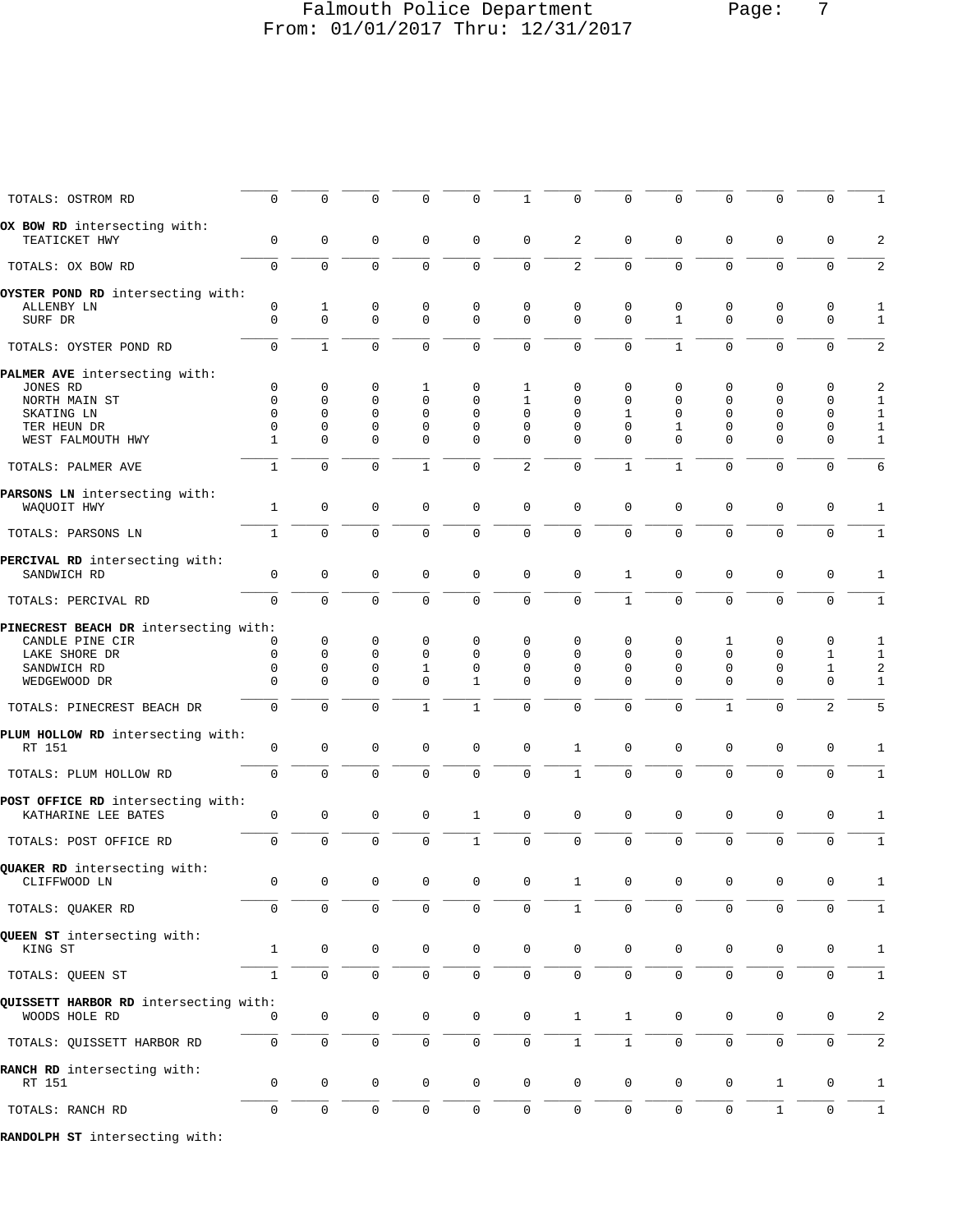### Falmouth Police Department Page: 8 From: 01/01/2017 Thru: 12/31/2017

| MARAVISTA AVE                                        | 0                   | 0              | 1              | 0            | 0              | 0              | $\mathbf 0$    | 1              | 0              | $\mathbf 0$    | 0              | 0              | 2                 |
|------------------------------------------------------|---------------------|----------------|----------------|--------------|----------------|----------------|----------------|----------------|----------------|----------------|----------------|----------------|-------------------|
| TOTALS: RANDOLPH ST                                  | $\Omega$            | $\Omega$       | $\mathbf{1}$   | $\Omega$     | $\Omega$       | $\Omega$       | $\Omega$       | $\mathbf{1}$   | $\Omega$       | $\Omega$       | $\Omega$       | $\Omega$       | $\overline{a}$    |
| RED BROOK RD intersecting with:                      |                     |                |                |              |                |                |                |                |                |                |                |                |                   |
| OSTROM RD                                            | $\mathbf 0$         | $\mathbf 0$    | 0              | 0            | 0              | 1              | $\mathbf 0$    | 0              | 0              | $\mathbf 0$    | 0              | 0              | 1                 |
| RT 28 NORTH                                          | $\mathbf 0$         | $\mathbf{1}$   | $\mathbf 0$    | $\mathbf 0$  | $\mathbf 0$    | $\mathbf 0$    | $\mathbf 0$    | $\mathbf 0$    | $\mathbf 0$    | $\mathbf 0$    | $\mathbf{0}$   | $\mathbf 0$    | 1                 |
| WAQUOIT HWY                                          | $\Omega$            | 0              | $\Omega$       | $\mathbf{1}$ | 0              | $\mathbf{1}$   | $\Omega$       | $\Omega$       | $\Omega$       | $\mathbf 0$    | $\mathbf 0$    | $\mathbf 0$    | $\overline{a}$    |
| TOTALS: RED BROOK RD                                 | $\Omega$            | $\mathbf{1}$   | $\Omega$       | $\mathbf{1}$ | $\Omega$       | $\overline{2}$ | $\Omega$       | $\Omega$       | $\Omega$       | $\Omega$       | $\Omega$       | $\Omega$       | 4                 |
| ROBBINS RD intersecting with:<br>FALMOUTH HEIGHTS RD | $\mathsf{O}\xspace$ | $\mathbf 0$    | $\mathbf 0$    | 0            | $\mathsf 0$    | $\mathbf 0$    | $\mathbf 0$    | $\mathbf{1}$   | $\mathbf 0$    | $\mathbf 0$    | $\mathbf 0$    | $\mathbf 0$    | 1                 |
| TOTALS: ROBBINS RD                                   | $\mathbf 0$         | $\mathbf 0$    | $\mathbf 0$    | 0            | $\mathbf 0$    | $\mathbf 0$    | $\mathbf 0$    | $\mathbf{1}$   | $\mathbf 0$    | $\mathbf 0$    | $\mathbf 0$    | $\mathbf 0$    | $\mathbf{1}$      |
| RT 151 intersecting with:                            |                     |                |                |              |                |                |                |                |                |                |                |                |                   |
| ASHUMET RD                                           | $\mathbf 0$         | 0              | $\mathbf 0$    | $\mathbf 0$  | $\mathbf{0}$   | $\mathbf 0$    | $\mathbf{0}$   | 2              | 0              | $\mathbf 0$    | 0              | 1              | 3                 |
| CURRIER RD                                           | $\mathbf{1}$        | $\mathbf{1}$   | $\Omega$       | $\Omega$     | $\mathbf{1}$   | $\mathbf 0$    | $\Omega$       | $\Omega$       | $\Omega$       | $\mathbf{1}$   | $\mathbf{0}$   | $\mathbf 0$    | $\overline{4}$    |
| FORDHAM RD                                           | $\Omega$            | 0              | $\mathbf 0$    | $\mathbf 0$  | 0              | 0              | 1              | 0              | $\Omega$       | $\mathbf 0$    | $\mathbf{0}$   | 0              | $\mathbf{1}$      |
| NORTH FALMOUTH HWY                                   | 1                   | 3              | $\mathbf 0$    | 2            | 0              | 1              | 2              | $\Omega$       | $\Omega$       | $\mathbf 0$    | $\mathbf{0}$   | 0              | 9                 |
| PLUM HOLLOW RD                                       | $\Omega$            | 0              | $\Omega$       | $\mathbf 0$  | $\Omega$       | $\Omega$       | $\mathbf{1}$   | 0              | $\Omega$       | $\Omega$       | $\mathbf{0}$   | $\mathbf 0$    | $\mathbf{1}$      |
| RANCH RD                                             | $\Omega$            | 0              | $\Omega$       | $\Omega$     | 0              | 0              | $\Omega$       | 0              | $\Omega$       | $\Omega$       | $\mathbf{1}$   | $\mathbf 0$    | $\mathbf{1}$      |
| RT 28 NORTH                                          | $\Omega$            | $\overline{2}$ | $\Omega$       | 1            | $\Omega$       | $\Omega$       | $\Omega$       | 1              | $\Omega$       | $\Omega$       | $\Omega$       | 1              | 5                 |
| RT 28 SOUTH                                          | $\mathbf 0$         | 0              | $\mathbf{1}$   | $\Omega$     | $\mathbf{1}$   | $\mathbf 0$    | $\mathbf{1}$   | $\mathbf{1}$   | $\mathbf{1}$   | $\Omega$       | $\mathbf{0}$   | 0              | 5                 |
| SAM TURNER RD                                        | 1                   | 0              | $\mathbf 0$    | $\mathbf 0$  | $\mathbf 0$    | $\mathbf 0$    | $\mathbf{0}$   | 0              | $\mathbf{1}$   | 0              | $\mathbf{1}$   | 0              | 3                 |
| SANDWICH RD                                          | $\overline{a}$      | $\overline{2}$ | $\mathbf{1}$   | $\mathbf 0$  | 0              | $\overline{2}$ | $\mathbf{1}$   | 1              | $\Omega$       | $\mathbf{1}$   | $\mathbf{0}$   | 0              | 10                |
| TOTALS: RT 151                                       | 5                   | 8              | $\overline{2}$ | 3            | $\overline{c}$ | 3              | 6              | 5              | $\overline{a}$ | 2              | 2              | 2              | 42                |
| RT 28 NORTH intersecting with:                       |                     |                |                |              |                |                |                |                |                |                |                |                |                   |
| BRICK KILN RD                                        | $\mathbf{1}$        | $\mathbf 0$    | $\mathbf 0$    | $\mathbf 0$  | $\mathbf{0}$   | $\mathbf 0$    | $\mathbf{0}$   | 0              | $\mathbf 0$    | $\mathbf 0$    | $\mathbf 0$    | $\mathbf 0$    | $1\,$             |
| RED BROOK RD                                         | $\mathbf 0$         | $\mathbf{1}$   | $\mathbf 0$    | $\mathbf 0$  | $\mathbf 0$    | $\mathbf 0$    | $\mathbf 0$    | 0              | $\mathbf 0$    | $\mathbf 0$    | $\mathbf 0$    | $\mathbf 0$    | $\mathbf{1}$      |
| RT 151                                               | $\Omega$            | $\overline{c}$ | $\mathbf 0$    | $\mathbf{1}$ | $\mathbf{0}$   | $\mathbf 0$    | $\Omega$       | $\mathbf{1}$   | $\mathbf 0$    | $\mathbf 0$    | $\mathbf{0}$   | $\mathbf{1}$   | 5                 |
| TOTALS: RT 28 NORTH                                  | $\mathbf{1}$        | $\overline{3}$ | $\mathbf 0$    | $\mathbf{1}$ | 0              | $\mathbf 0$    | $\mathbf 0$    | $\mathbf{1}$   | 0              | $\mathbf 0$    | $\mathbf{0}$   | $\mathbf{1}$   | 7                 |
| RT 28 SOUTH intersecting with:                       |                     |                |                |              |                |                |                |                |                |                |                |                |                   |
| BRAESIDE RD                                          | $\mathbf 0$         | $\mathbf 0$    | $\mathbf 0$    | $\mathbf 0$  | $\mathbf{0}$   | $\mathbf 0$    | $\mathbf 0$    | 0              | $\mathbf 0$    | $\mathbf 0$    | 1              | $\mathbf 0$    | 1                 |
| RT 151                                               | $\mathbf 0$         | 0              | $\mathbf{1}$   | $\mathbf 0$  | 1              | $\mathbf 0$    | 1              | 1              | 1              | $\mathbf 0$    | $\mathbf 0$    | $\mathbf 0$    | 5                 |
| WEST FALMOUTH HWY                                    | $\mathbf 0$         | 0              | $\mathbf 0$    | $\mathbf 0$  | $\mathbf{0}$   | $\mathbf 0$    | $\Omega$       | 0              | $\Omega$       | $\mathbf 0$    | $\mathbf{1}$   | $\mathbf 0$    | $\mathbf{1}$      |
| TOTALS: RT 28 SOUTH                                  | $\mathbf 0$         | $\mathbf 0$    | $\mathbf{1}$   | $\mathbf 0$  | $\mathbf{1}$   | $\mathbf 0$    | $\mathbf{1}$   | $\mathbf{1}$   | $\mathbf{1}$   | $\mathbf 0$    | $\overline{a}$ | $\mathbf 0$    | 7                 |
|                                                      |                     |                |                |              |                |                |                |                |                |                |                |                |                   |
| SAINT MARKS RD intersecting with:<br>TEATICKET HWY   | $\mathbf 0$         | $\mathbf 0$    | $\mathbf 0$    | $\mathsf 0$  | $\mathsf 0$    | $\mathbf 0$    | $\mathbf 0$    | $\mathsf 0$    |                | $\mathsf 0$    | $\mathbf 0$    | $\mathbf 0$    |                   |
|                                                      | $\mathbf 0$         | $\mathbf 0$    | $\Omega$       | $\mathbf 0$  | $\mathbf 0$    | $\mathbf 0$    | $\Omega$       | 0              | 1<br>$\Omega$  | $\mathbf 0$    | $\mathbf{1}$   | $\mathbf 0$    | 1<br>$\mathbf{1}$ |
| TEATICKET PATH                                       |                     |                |                |              |                |                |                |                |                |                |                |                |                   |
| TOTALS: SAINT MARKS RD                               | $\mathbf 0$         | $\Omega$       | $\Omega$       | 0            | $\mathbf 0$    | $\mathbf 0$    | $\mathbf{0}$   | 0              | $\mathbf{1}$   | $\mathbf 0$    | $\mathbf{1}$   | $\mathbf 0$    | $\overline{a}$    |
| SAM TURNER RD intersecting with:                     |                     |                |                |              |                |                |                |                |                |                |                |                |                   |
| RT 151                                               | $\mathbf{1}$        | 0              | $\mathsf 0$    | 0            | 0              | $\mathbf 0$    | $\mathbf{0}$   | 0              | $\mathbf{1}$   | $\mathsf 0$    | $\mathbf{1}$   | $\mathbf 0$    | 3                 |
| TOTALS: SAM TURNER RD                                | $\mathbf{1}$        | $\mathbf 0$    | $\mathbf 0$    | $\mathbf 0$  | $\mathbf 0$    | $\mathbf 0$    | $\mathbf 0$    | $\mathbf 0$    | $\mathbf{1}$   | $\mathbf 0$    | $\mathbf{1}$   | $\mathbf 0$    | 3                 |
| SANDWICH RD intersecting with:                       |                     |                |                |              |                |                |                |                |                |                |                |                |                   |
| BRICK KILN RD                                        | 1                   | 0              | 0              | 0            | 1              | $\mathbf 0$    | $\mathbf 0$    | 0              | 0              | 0              | $\mathbf 0$    | 0              | $\sqrt{2}$        |
| CARRIAGE SHOP RD                                     | $\mathbf 0$         | 0              | $\mathbf 0$    | $\mathbf 0$  | 0              | $\mathbf 0$    | 2              | 0              | $\mathbf 0$    | $\mathbf 0$    | $\mathbf{0}$   | $\mathbf 0$    | $\overline{a}$    |
| CURRIER RD                                           | $\Omega$            | 0              | 0              | $\mathbf 0$  | 0              | $\mathbf 0$    | 1              | 0              | 0              | 0              | $\mathbf 0$    | 0              | $\mathbf{1}$      |
| DEEPWOOD DR                                          | $\Omega$            | 0              | $\Omega$       | $\Omega$     | $\Omega$       | 0              | $\Omega$       | $\Omega$       | $\Omega$       | 1              | $\mathbf 0$    | 0              | $1\,$             |
| HAYWAY RD                                            | $\Omega$            | 0              | $\Omega$       | $\Omega$     | $\Omega$       | $\mathbf 0$    | $\Omega$       | 0              | 0              | $\mathbf{1}$   | $\Omega$       | $\mathbf{1}$   | $\sqrt{2}$        |
| JOHN PARKER RD                                       | 0                   | 0              | $\Omega$       | 0            | 0              | 0              | 0              | 0              | 1              | $\mathbf 0$    | $\Omega$       | 0              | $\mathbf{1}$      |
| PERCIVAL RD                                          | $\Omega$            | 0              | $\Omega$       | $\Omega$     | 0              | 0              | $\Omega$       | 1              | $\Omega$       | 0              | $\Omega$       | 0              | $1\,$             |
| PINECREST BEACH DR                                   | $\Omega$            | 0              | $\Omega$       | $\mathbf{1}$ | $\Omega$       | $\mathbf 0$    | $\Omega$       | 0              | $\Omega$       | $\mathbf 0$    | $\Omega$       | $\mathbf{1}$   | 2                 |
| RT 151                                               | 2                   | 2              | 1              | $\mathbf 0$  | 0              | 2              | 1              | 1              | $\Omega$       | 1              | $\Omega$       | 0              | 10                |
| TANGLEWOOD DR                                        | $\Omega$            | 0              | $\mathbf 0$    | 0            | 0              | 0              | $\Omega$       | 0              | $\Omega$       | 1              | $\mathbf 0$    | 0              | 1                 |
| TEATICKET HWY                                        | $\Omega$            | 0              | $\mathbf{1}$   | $\mathbf 0$  | $\mathbf{1}$   | $\mathbf 0$    | $\Omega$       | 0              | $\Omega$       | $\mathbf 0$    | $\mathbf 0$    | $\mathbf 0$    | $\sqrt{2}$        |
| TOTALS: SANDWICH RD                                  | $\overline{3}$      | $\overline{2}$ | $\overline{c}$ | $\mathbf{1}$ | $\overline{2}$ | $\overline{2}$ | $\overline{4}$ | $\overline{c}$ | $\mathbf{1}$   | $\overline{4}$ | $\mathbf 0$    | $\overline{c}$ | 25                |
| SEACOAST SHORES BLVD intersecting with:              |                     |                |                |              |                |                |                |                |                |                |                |                |                   |
| ATWATER DR                                           | 0                   | 0              | 0              | 0            | 0              | $\mathbf 0$    | $\mathbf 0$    | $\mathbf{1}$   | $\mathsf{O}$   | $\mathbf 0$    | $\mathbf 0$    | $\mathbf 0$    | 1                 |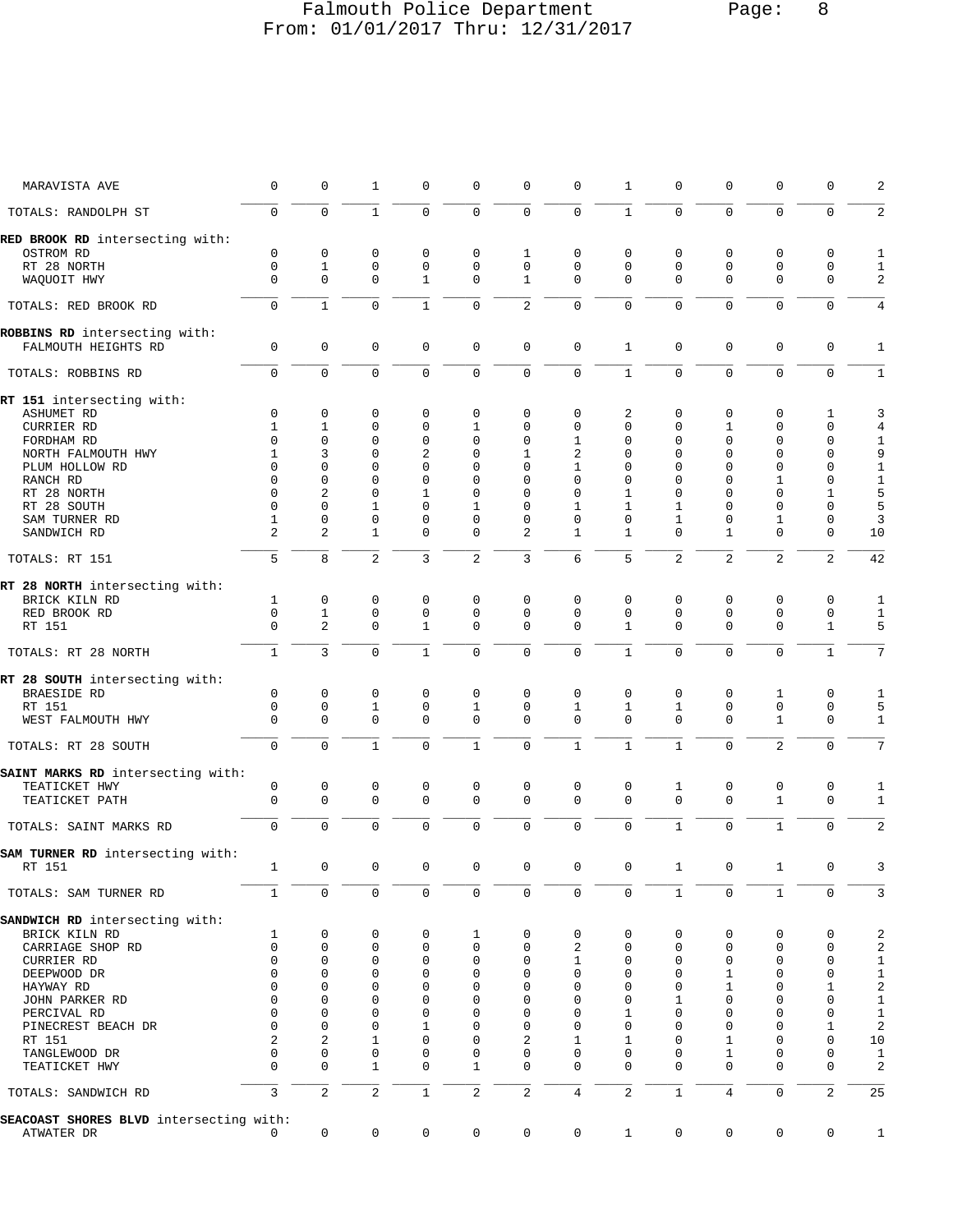# Falmouth Police Department Page: 9 From: 01/01/2017 Thru: 12/31/2017

| EAST FALMOUTH HWY<br>FISHER RD<br>HARTWELL DR                                                       | 0<br>0<br>$\mathbf 0$                         | 0<br>0<br>0                                   | 2<br>$\mathbf 0$<br>$\mathbf 0$                      | 1<br>$\mathsf 0$<br>$\mathbf 0$                         | 0<br>0<br>$\mathbf 0$                                                | 1<br>0<br>$\mathbf 0$                | 0<br>1<br>$\Omega$                         | 0<br>0<br>0                  | 0<br>0<br>$\mathbf 0$                          | 0<br>0<br>$\mathbf{0}$                                          | 0<br>0<br>$\mathbf 0$                                   | $\mathbf 0$<br>0<br>$\mathbf{1}$                              | 4<br>1<br>1                                                               |
|-----------------------------------------------------------------------------------------------------|-----------------------------------------------|-----------------------------------------------|------------------------------------------------------|---------------------------------------------------------|----------------------------------------------------------------------|--------------------------------------|--------------------------------------------|------------------------------|------------------------------------------------|-----------------------------------------------------------------|---------------------------------------------------------|---------------------------------------------------------------|---------------------------------------------------------------------------|
| TOTALS: SEACOAST SHORES BLVD                                                                        | $\mathbf 0$                                   | $\mathbf 0$                                   | $\overline{2}$                                       | $\mathbf{1}$                                            | $\Omega$                                                             | $\mathbf{1}$                         | $\mathbf{1}$                               | $\mathbf{1}$                 | $\mathbf 0$                                    | $\Omega$                                                        | $\Omega$                                                | $\mathbf{1}$                                                  | 7                                                                         |
| SHINING SEA BIKE PATH intersecting with:<br>WING RD                                                 | 0                                             | $\mathbf 0$                                   | $\mathbf 0$                                          | $\mathbf 0$                                             | $\mathbf 0$                                                          | $\mathbf 0$                          | $\mathbf 0$                                | 1                            | $\mathsf 0$                                    | $\mathbf{0}$                                                    | $\mathbf 0$                                             | $\mathbf 0$                                                   | $\mathbf{1}$                                                              |
| TOTALS: SHINING SEA BIKE PATH                                                                       | 0                                             | $\mathsf{O}\xspace$                           | $\mathsf 0$                                          | $\mathbf 0$                                             | $\mathsf{O}\xspace$                                                  | $\mathsf 0$                          | $\mathbf 0$                                | $\mathbf 1$                  | $\mathbf 0$                                    | $\mathbf 0$                                                     | $\mathbf 0$                                             | $\mathsf{O}\xspace$                                           | $\mathbf{1}$                                                              |
| SHORE RD intersecting with:<br>MAIN ST                                                              | 0                                             | $\mathbf 0$                                   | 0                                                    | 1                                                       | $\mathbf 0$                                                          | $\mathbf 0$                          | $\mathbf 0$                                | 0                            | $\mathbf 0$                                    | $\mathbf 0$                                                     | $\mathbf 0$                                             | $\mathbf 0$                                                   | 1                                                                         |
| TOTALS: SHORE RD                                                                                    | $\mathbf 0$                                   | $\mathbf 0$                                   | $\mathbf 0$                                          | $\mathbf{1}$                                            | $\mathbf 0$                                                          | $\mathbf 0$                          | $\mathbf 0$                                | $\mathbf 0$                  | $\mathbf 0$                                    | $\mathbf{0}$                                                    | $\mathbf 0$                                             | $\mathbf 0$                                                   | $\mathbf{1}$                                                              |
| SHORE ST intersecting with:<br>MAIN ST                                                              | $\mathsf 0$                                   | $\mathsf 0$                                   | $\mathbf 0$                                          | 0                                                       | $\mathbf 0$                                                          | $\mathbf 0$                          | $\mathbf 0$                                | $\mathbf{1}$                 | $\mathbf 0$                                    | $\mathbf 0$                                                     | 0                                                       | $\mathsf 0$                                                   | $\mathbf{1}$                                                              |
| TOTALS: SHORE ST                                                                                    | 0                                             | $\mathbf 0$                                   | $\mathbf 0$                                          | $\mathbf 0$                                             | $\mathbf 0$                                                          | $\mathbf 0$                          | 0                                          | $\mathbf{1}$                 | $\mathbf 0$                                    | $\mathbf 0$                                                     | $\mathbf 0$                                             | $\mathbf 0$                                                   | 1                                                                         |
| SIDERS POND RD intersecting with:<br>LOCUST ST                                                      | $\mathbf 0$                                   | $\mathsf 0$                                   | $\mathbf 0$                                          | $\mathbf 0$                                             | $\mathbf 0$                                                          | $\mathsf 0$                          | $\mathbf{1}$                               | 0                            | $\mathbf 0$                                    | $\mathbf{0}$                                                    | $\mathsf 0$                                             | $\mathbf 0$                                                   | $\mathbf{1}$                                                              |
| TOTALS: SIDERS POND RD                                                                              | $\mathbf 0$                                   | $\mathsf{O}\xspace$                           | $\mathbf 0$                                          | $\mathbf 0$                                             | $\mathsf 0$                                                          | $\mathsf 0$                          | $\mathbf{1}$                               | $\overline{0}$               | $\mathsf 0$                                    | $\mathsf{O}\xspace$                                             | $\mathbf 0$                                             | $\mathsf 0$                                                   | 1                                                                         |
| SKATING LN intersecting with:<br>PALMER AVE                                                         | 0                                             | $\mathbf 0$                                   | $\mathbf 0$                                          | 0                                                       | $\mathbf 0$                                                          | $\mathbf 0$                          | $\mathbf 0$                                | $\mathbf{1}$                 | 0                                              | $\mathbf 0$                                                     | $\mathbf 0$                                             | $\mathbf 0$                                                   | 1                                                                         |
| TOTALS: SKATING LN                                                                                  | $\overline{0}$                                | $\mathbf 0$                                   | $\mathbf 0$                                          | $\Omega$                                                | $\mathbf 0$                                                          | $\mathbf 0$                          | $\mathbf 0$                                | $\mathbf{1}$                 | $\mathbf 0$                                    | $\mathbf 0$                                                     | $\Omega$                                                | $\mathbf 0$                                                   | $\mathbf{1}$                                                              |
| SOPHIE LN intersecting with:<br>BRICK KILN RD                                                       | 1                                             | $\mathbf 0$                                   | $\mathbf 0$                                          | 0                                                       | $\mathbf 0$                                                          | $\mathbf 0$                          | $\mathbf 0$                                | 0                            | 0                                              | $\mathbf 0$                                                     | 0                                                       | $\mathsf 0$                                                   | $\mathbf{1}$                                                              |
| TOTALS: SOPHIE LN                                                                                   | $\mathbf{1}$                                  | $\mathbf 0$                                   | $\mathbf 0$                                          | $\mathbf 0$                                             | $\mathbf 0$                                                          | $\mathsf 0$                          | 0                                          | $\mathbf 0$                  | $\mathbf 0$                                    | $\mathbf 0$                                                     | $\mathbf 0$                                             | $\mathsf{O}\xspace$                                           | 1                                                                         |
| SPRING BARS RD intersecting with:<br>DAVIS STRAITS<br>WORCESTER CT                                  | 0<br>$\mathbf 0$<br>$\mathbf{0}$              | 0<br>$\mathbf 0$<br>$\mathbf 0$               | 0<br>$\mathbf 0$<br>$\Omega$                         | 0<br>$\mathbf 0$<br>$\mathbf 0$                         | $\mathbf 0$<br>$\mathbf 0$<br>$\mathbf 0$                            | 0<br>$\mathbf{1}$<br>$\mathbf{1}$    | 0<br>$\mathbf 0$<br>$\Omega$               | 0<br>0<br>$\mathbf 0$        | 0<br>$\mathbf 0$<br>$\mathbf 0$                | 1<br>$\mathbf{1}$<br>2                                          | 0<br>$\mathbf 0$<br>$\mathbf 0$                         | 0<br>$\mathbf{1}$<br>$\mathbf{1}$                             | $\mathbf{1}$<br>3                                                         |
| TOTALS: SPRING BARS RD                                                                              |                                               |                                               |                                                      |                                                         |                                                                      |                                      |                                            |                              |                                                |                                                                 |                                                         |                                                               | 4                                                                         |
| SUMNER ST intersecting with:<br>WOODS HOLE RD                                                       | $\mathbf{1}$                                  | $\mathsf 0$                                   | $\mathbf 0$                                          | 0                                                       | $\mathbf 0$                                                          | 0                                    | $\mathbf 0$                                | 0                            | $\mathsf 0$                                    | $\mathbf 0$                                                     | $\mathsf 0$                                             | $\mathsf 0$                                                   | 1                                                                         |
| TOTALS: SUMNER ST                                                                                   | $\mathbf{1}$                                  | $\mathbf 0$                                   | $\mathbf 0$                                          | $\mathbf 0$                                             | $\mathsf{O}\xspace$                                                  | $\mathsf 0$                          | $\mathbf 0$                                | $\mathbf 0$                  | $\mathbf 0$                                    | $\mathbf 0$                                                     | $\mathbf 0$                                             | $\mathsf 0$                                                   | 1                                                                         |
| SURF DR intersecting with:<br>OYSTER POND RD                                                        | 0                                             | $\mathbf 0$                                   | 0                                                    | 0                                                       | $\mathbf 0$                                                          | $\mathbf 0$                          | 0                                          | 0                            | $\mathbf{1}$                                   | 0                                                               | 0                                                       | 0                                                             | $\mathbf{1}$                                                              |
| TOTALS: SURF DR                                                                                     | 0                                             | $\mathbf 0$                                   | $\mathbf 0$                                          | $\mathbf 0$                                             | $\mathbf 0$                                                          | $\mathsf 0$                          | 0                                          | 0                            | $\mathbf 1$                                    | $\mathbf 0$                                                     | $\mathbf 0$                                             | $\mathbf 0$                                                   | 1                                                                         |
| SWALLOW ST intersecting with:<br>MARAVISTA AVE                                                      | $\mathsf 0$                                   | $\mathsf{O}$                                  | $\mathbf 0$                                          | 0                                                       | $\mathsf{O}\xspace$                                                  | $\mathbf 0$                          | $\mathbf{1}$                               | $\mathsf 0$                  | 0                                              | 0                                                               | $\mathbf 0$                                             | $\mathbf 0$                                                   | 1                                                                         |
| TOTALS: SWALLOW ST                                                                                  | $\mathbf 0$                                   | $\mathsf 0$                                   | $\mathsf{O}\xspace$                                  | $\mathsf{O}\xspace$                                     | $\mathsf{O}\xspace$                                                  | $\mathsf 0$                          | $\mathbf{1}$                               | $\mathbf{0}$                 | $\mathsf{O}$                                   | $\mathsf{O}\xspace$                                             | $\mathsf{O}$                                            | $\mathsf{O}\xspace$                                           | $\mathbf{1}$                                                              |
| TANGLEWOOD DR intersecting with:<br>SANDWICH RD                                                     | 0                                             | $\mathsf{O}$                                  | $\mathbf 0$                                          | $\mathbf 0$                                             | $\mathbf 0$                                                          | $\mathbf 0$                          | $\mathsf{O}$                               | 0                            | 0                                              | $\mathbf{1}$                                                    | $\mathbf 0$                                             | $\mathbf 0$                                                   | $\mathbf{1}$                                                              |
| TOTALS: TANGLEWOOD DR                                                                               | $\mathbf 0$                                   | $\mathsf 0$                                   | $\mathsf{O}\xspace$                                  | $\mathbf 0$                                             | $\mathsf 0$                                                          | $\mathsf 0$                          | $\mathbf 0$                                | $\mathbf{0}$                 | $\mathbf 0$                                    | $1\,$                                                           | $\mathbf 0$                                             | $\mathsf{O}\xspace$                                           | $\mathbf{1}$                                                              |
| TEATICKET HWY intersecting with:<br>ALPHONSE ST<br>DAVIS STRAITS<br>FALMOUTHPORT DR<br>HERITAGE CIR | 0<br>$\mathbf 0$<br>$\mathbf 0$<br>$\Omega$   | 0<br>0<br>$\mathbf 0$<br>1                    | 0<br>$\mathbf 0$<br>$\mathbf 0$<br>$\Omega$          | 0<br>1<br>$\mathbf 0$<br>$\Omega$                       | 0<br>$\mathbf 0$<br>$\mathbf{1}$<br>$\Omega$                         | 0<br>$\mathbf 0$<br>$\mathbf 0$<br>0 | 0<br>0<br>$\mathbf 0$<br>0                 | 0<br>0<br>0<br>$\Omega$      | 0<br>0<br>0<br>$\Omega$                        | 1<br>$\mathbf{0}$<br>$\mathbf{0}$<br>$\Omega$                   | 0<br>$\mathbf 0$<br>$\Omega$<br>$\Omega$                | 0<br>$\mathbf 0$<br>$\mathbf 0$<br>$\mathbf 0$                | $\mathbf{1}$<br>$\mathbf{1}$<br>$\mathbf{1}$<br>$\mathbf{1}$              |
| JONES RD<br>MARAVISTA AVE<br>MARAVISTA AVE EXT<br>OX BOW RD<br>SAINT MARKS RD                       | $\Omega$<br>$\Omega$<br>0<br>0<br>$\mathbf 0$ | $\Omega$<br>$\Omega$<br>0<br>0<br>$\mathbf 0$ | $\Omega$<br>$\Omega$<br>$\Omega$<br>0<br>$\mathbf 0$ | $\Omega$<br>$\Omega$<br>$\mathbf 0$<br>0<br>$\mathbf 0$ | $\Omega$<br>$\mathbf 0$<br>$\mathbf 0$<br>$\mathbf 0$<br>$\mathbf 0$ | 0<br>0<br>0<br>0<br>0                | $\mathbf 0$<br>$\mathbf{1}$<br>0<br>2<br>0 | 1<br>$\Omega$<br>1<br>0<br>0 | $\Omega$<br>$\Omega$<br>0<br>0<br>$\mathbf{1}$ | $\Omega$<br>$\Omega$<br>$\Omega$<br>$\mathbf 0$<br>$\mathbf{0}$ | $\Omega$<br>$\Omega$<br>$\mathbf 0$<br>0<br>$\mathbf 0$ | $\mathbf 0$<br>$\mathbf 0$<br>0<br>$\mathbf 0$<br>$\mathbf 0$ | $1\,$<br>$1\,$<br>$\mathbf{1}$<br>$\overline{\mathbf{c}}$<br>$\mathbf{1}$ |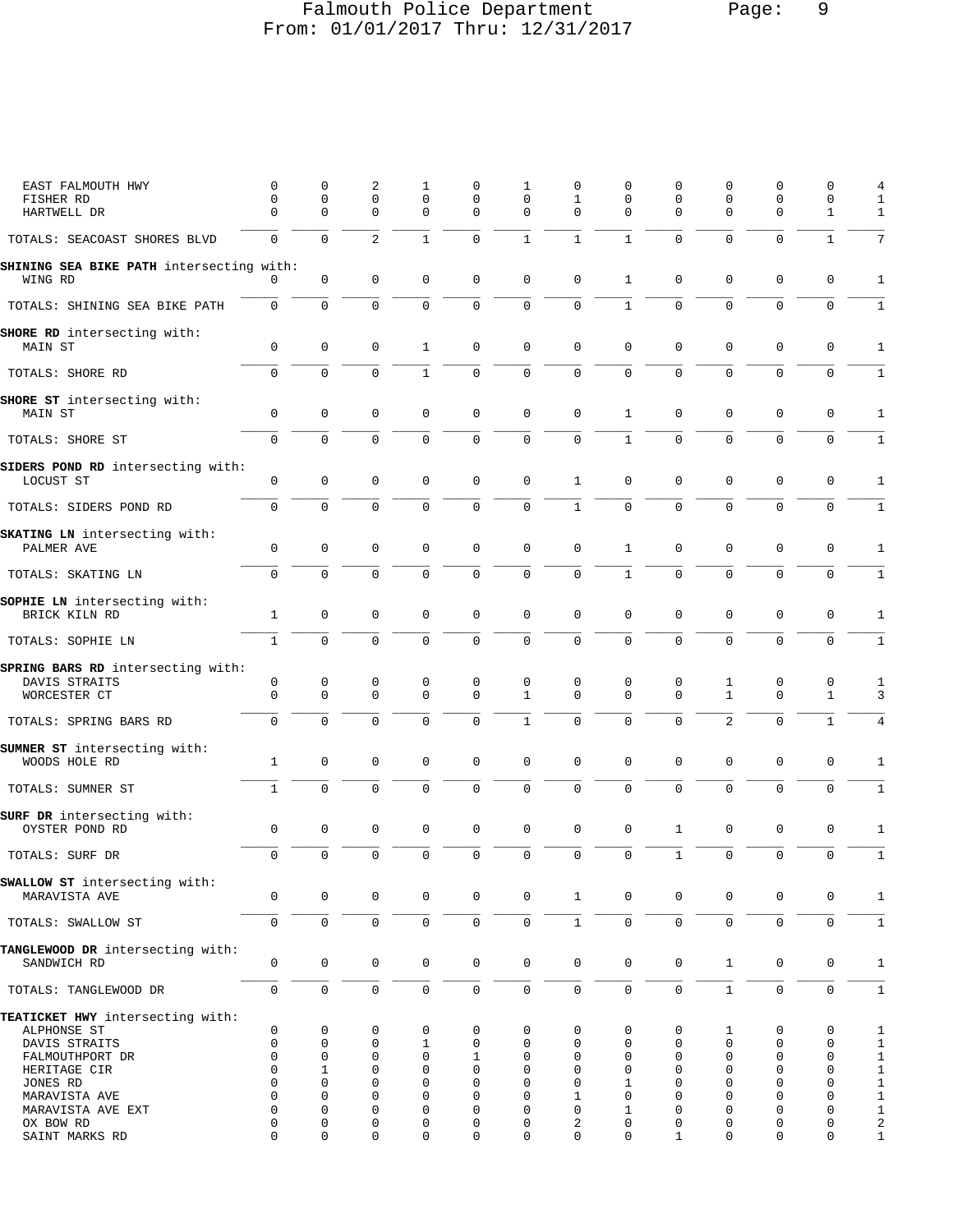## Falmouth Police Department Page: 10 From: 01/01/2017 Thru: 12/31/2017

| SANDWICH RD                                           | 0            | 0                   | 1            | 0            | 1                   | 0              | $\Omega$     | 0              | 0            | $\mathbf 0$         | 0                   | 0            | 2                       |
|-------------------------------------------------------|--------------|---------------------|--------------|--------------|---------------------|----------------|--------------|----------------|--------------|---------------------|---------------------|--------------|-------------------------|
| TEATICKET PATH                                        | $\mathbf 0$  | 0                   | $\mathbf 0$  | 0            | 0                   | 0              | $\Omega$     | $\mathbf 0$    | 0            | $\mathbf{1}$        | $\Omega$            | 0            | $1\,$                   |
| TROTTING PARK RD                                      | $\Omega$     | $\mathbf{0}$        | $\Omega$     | $\Omega$     | $\Omega$            | $\mathbf{1}$   | $\Omega$     | $\Omega$       | $\Omega$     | $\Omega$            | $\Omega$            | $\mathbf 0$  | $\mathbf{1}$            |
| TOTALS: TEATICKET HWY                                 | $\mathbf 0$  | $\mathbf{1}$        | $\mathbf{1}$ | $\mathbf{1}$ | 2                   | $\mathbf{1}$   | 3            | $\overline{a}$ | $\mathbf{1}$ | $\overline{a}$      | $\mathbf 0$         | $\mathbf 0$  | 14                      |
| TEATICKET PATH intersecting with:                     |              |                     |              |              |                     |                |              |                |              |                     |                     |              |                         |
| SAINT MARKS RD                                        | 0            | 0                   | 0            | 0            | 0                   | 0              | 0            | 0              | 0            | 0                   | 1                   | 0            | 1                       |
| TEATICKET HWY                                         | $\mathbf 0$  | $\mathbf 0$         | $\Omega$     | $\Omega$     | $\Omega$            | $\Omega$       | $\Omega$     | $\Omega$       | $\mathbf 0$  | $\mathbf{1}$        | $\Omega$            | $\mathbf 0$  | $\mathbf{1}$            |
| TOTALS: TEATICKET PATH                                | $\mathbf 0$  | $\mathbf{0}$        | $\mathbf 0$  | 0            | $\mathbf 0$         | $\mathbf 0$    | $\Omega$     | $\mathbf 0$    | $\mathbf 0$  | 1                   | 1                   | 0            | $\overline{2}$          |
| TER HEUN DR intersecting with:                        |              |                     |              |              |                     |                |              |                |              |                     |                     |              |                         |
| PALMER AVE                                            | $\Omega$     | $\mathbf 0$         | $\Omega$     | $\mathbf 0$  | $\mathbf 0$         | $\mathbf 0$    | $\Omega$     | $\mathbf 0$    | $\mathbf{1}$ | $\mathbf 0$         | $\mathbf 0$         | $\mathsf 0$  | 1                       |
| TOTALS: TER HEUN DR                                   | $\Omega$     | $\Omega$            | $\Omega$     | $\Omega$     | 0                   | $\mathbf 0$    | $\Omega$     | $\mathbf 0$    | $\mathbf{1}$ | $\Omega$            | $\Omega$            | $\mathbf 0$  | $\mathbf{1}$            |
| THATCHERS LN intersecting with:                       |              |                     |              |              |                     |                |              |                |              |                     |                     |              |                         |
| EAST FALMOUTH HWY                                     | $\mathbf 0$  | $\mathsf 0$         | $\Omega$     | 0            | 0                   | $\mathbf 0$    | $\mathbf 0$  | $\mathbf 0$    | 0            | $\mathbf 1$         | 0                   | 0            | 1                       |
| TOTALS: THATCHERS LN                                  | $\Omega$     | $\Omega$            | $\Omega$     | $\Omega$     | $\Omega$            | $\Omega$       | $\Omega$     | $\Omega$       | $\Omega$     | $\mathbf{1}$        | $\Omega$            | $\mathbf 0$  | 1                       |
| THOMAS B LANDERS RD intersecting with:                |              |                     |              |              |                     |                |              |                |              |                     |                     |              |                         |
| BLACKSMITH SHOP RD                                    | 0            | 0                   | $\mathbf 0$  | 0            | 1                   | 0              | $\Omega$     | $\mathbf 0$    | 0            | $\mathbf 0$         | $\mathbf 0$         | $\mathsf 0$  | 1                       |
| TURNER RD                                             | $\mathbf 0$  | $\mathbf{1}$        | $\Omega$     | $\Omega$     | $\Omega$            | $\Omega$       | $\Omega$     | $\Omega$       | $\Omega$     | $\Omega$            | $\Omega$            | $\mathbf 0$  | 1                       |
| TOTALS: THOMAS B LANDERS RD                           | $\Omega$     | $\mathbf{1}$        | $\Omega$     | $\Omega$     | $\mathbf{1}$        | 0              | $\Omega$     | 0              | $\Omega$     | $\Omega$            | $\Omega$            | $\mathbf 0$  | $\overline{2}$          |
| TROTTING PARK RD intersecting with:                   |              |                     |              |              |                     |                |              |                |              |                     |                     |              |                         |
| BRICK KILN RD                                         | 0            | $\mathbf{1}$        | 0            | 0            | 0                   | 0              | 0            | 0              | 0            | $\mathbf 0$         | $\mathbf 0$         | 0            |                         |
| TEATICKET HWY                                         | $\Omega$     | $\Omega$            | $\Omega$     | $\Omega$     | $\Omega$            | $\mathbf{1}$   | $\Omega$     | $\Omega$       | $\Omega$     | $\Omega$            | $\Omega$            | $\Omega$     | 1                       |
| TOTALS: TROTTING PARK RD                              | $\mathbf 0$  | $\mathbf{1}$        | $\Omega$     | $\Omega$     | $\mathbf 0$         | $\mathbf{1}$   | $\Omega$     | $\mathbf 0$    | $\mathbf 0$  | $\mathbf 0$         | $\Omega$            | $\Omega$     | $\overline{2}$          |
| TURNER RD intersecting with:                          |              |                     |              |              |                     |                |              |                |              |                     |                     |              |                         |
| THOMAS B LANDERS RD                                   | $\mathbf 0$  | $\mathbf{1}$        | $\mathbf 0$  | 0            | $\mathsf{O}\xspace$ | $\mathbf 0$    | $\mathbf{0}$ | $\mathbf 0$    | $\mathbf 0$  | $\mathbf 0$         | $\mathbf 0$         | 0            | $\mathbf{1}$            |
| TOTALS: TURNER RD                                     | 0            | $\mathbf{1}$        | 0            | 0            | 0                   | $\mathbf 0$    | $\mathbf 0$  | 0              | $\Omega$     | $\Omega$            | $\Omega$            | $\mathbf 0$  | $\mathbf{1}$            |
| WAQUOIT HWY intersecting with:                        |              |                     |              |              |                     |                |              |                |              |                     |                     |              |                         |
| BARROWS RD                                            | $\mathbf 0$  | 1                   | 1            | 0            | $\Omega$            | 0              | 0            | $\mathbf 0$    | 1            | $\mathbf 0$         | $\Omega$            | 0            | 3                       |
| MARTIN RD                                             | 2            | $\mathbf 0$         | $\mathbf 0$  | 0            | 0                   | 0              | $\Omega$     | $\Omega$       | $\mathbf 0$  | $\Omega$            | $\mathbf 0$         | 0            | $\overline{\mathbf{c}}$ |
| METOXIT RD                                            | $\Omega$     | 0                   | $\Omega$     | $\Omega$     | $\Omega$            | $\Omega$       | $\Omega$     | $\mathbf{1}$   | 0            | $\Omega$            | $\Omega$            | 1            | $\overline{\mathbf{c}}$ |
| PARSONS LN                                            | $\mathbf{1}$ | $\mathbf{0}$        | $\Omega$     | $\Omega$     | $\Omega$            | $\mathbf 0$    | $\Omega$     | $\Omega$       | $\Omega$     | $\Omega$            | $\Omega$            | $\mathbf 0$  | $\mathbf{1}$            |
| RED BROOK RD                                          | 0            | $\Omega$            | $\Omega$     | 1            | $\Omega$            | 1              | $\Omega$     | $\Omega$       | $\Omega$     | $\Omega$            | $\mathbf 0$         | 0            | $\overline{a}$          |
| WAQUOIT LANDING RD                                    | $\mathbf{1}$ | $\Omega$            | $\Omega$     | $\Omega$     | $\Omega$            | 1              | $\Omega$     | $\Omega$       | $\Omega$     | $\Omega$            | $\Omega$            | $\mathbf 0$  | $\overline{a}$          |
| TOTALS: WAQUOIT HWY                                   | 4            | $\mathbf{1}$        | $\mathbf{1}$ | $\mathbf{1}$ | $\mathbf 0$         | $\overline{2}$ | $\mathbf 0$  | $\mathbf{1}$   | $\mathbf{1}$ | $\Omega$            | $\Omega$            | $\mathbf{1}$ | 12                      |
| WAQUOIT LANDING RD intersecting with:                 |              |                     |              |              |                     |                |              |                |              |                     |                     |              |                         |
| WAQUOIT HWY                                           | 1            | $\mathbf 0$         | $\mathbf 0$  | $\mathbf 0$  | $\mathbf 0$         | $\mathbf{1}$   | $\mathbf 0$  | $\mathbf 0$    | $\mathbf 0$  | $\mathbf 0$         | 0                   | 0            | 2                       |
| TOTALS: WAQUOIT LANDING RD                            | $\perp$      | 0                   |              | 0            |                     |                |              | 0              |              |                     |                     | 0            |                         |
|                                                       |              |                     |              |              |                     |                |              |                |              |                     |                     |              |                         |
| WEDGEWOOD DR intersecting with:<br>PINECREST BEACH DR | 0            | $\mathbf 0$         | 0            | 0            | $\mathbf{1}$        | $\mathbf 0$    | $\mathbf 0$  | 0              | 0            | 0                   | 0                   | 0            | 1                       |
| TOTALS: WEDGEWOOD DR                                  | $\mathsf 0$  | $\mathsf{O}\xspace$ | $\mathsf 0$  | 0            | $\mathbf{1}$        | $\mathbf 0$    | $\mathbf 0$  | $\mathbf 0$    | $\mathbf 0$  | $\mathsf{O}\xspace$ | $\mathsf 0$         | 0            | $\mathbf{1}$            |
| WEST FALMOUTH HWY intersecting with:                  |              |                     |              |              |                     |                |              |                |              |                     |                     |              |                         |
| BRICK KILN RD                                         | 0            | 0                   | 0            | 0            | 0                   | 0              | 0            | 1              | 0            | 0                   | 0                   | 1            | $\overline{\mathbf{c}}$ |
| PALMER AVE                                            | $\mathbf{1}$ | 0                   | 0            | 0            | 0                   | 0              | 0            | $\mathsf 0$    | 0            | 0                   | $\mathbf 0$         | 0            | $\mathbf{1}$            |
| RT 28 SOUTH                                           | $\mathbf 0$  | $\mathbf 0$         | $\mathbf 0$  | $\mathbf 0$  | $\mathbf{0}$        | $\mathbf 0$    | $\Omega$     | $\mathbf 0$    | 0            | $\mathbf 0$         | $\mathbf{1}$        | 0            | $\mathbf{1}$            |
| TOTALS: WEST FALMOUTH HWY                             | 1            | $\mathbf 0$         | $\mathbf 0$  | 0            | 0                   | $\mathbf 0$    | $\mathbf 0$  | $\mathbf{1}$   | $\mathbf 0$  | $\mathbf 0$         | $\mathbf{1}$        | $\mathbf{1}$ | $\overline{4}$          |
| WING RD intersecting with:                            |              |                     |              |              |                     |                |              |                |              |                     |                     |              |                         |
| SHINING SEA BIKE PATH                                 | 0            | $\mathbf 0$         | 0            | 0            | 0                   | $\mathbf 0$    | 0            | $\mathbf{1}$   | 0            | 0                   | $\mathsf{O}\xspace$ | 0            | $1\,$                   |
| TOTALS: WING RD                                       | $\mathsf 0$  | $\mathsf 0$         | $\mathsf 0$  | 0            | $\mathsf{O}\xspace$ | $\mathsf 0$    | 0            | $\mathbf{1}$   | 0            | $\mathsf{O}\xspace$ | $\mathbf 0$         | 0            | $\mathbf{1}$            |
| WOODS HOLE RD intersecting with:                      |              |                     |              |              |                     |                |              |                |              |                     |                     |              |                         |
|                                                       |              |                     |              |              |                     |                |              |                |              |                     |                     |              |                         |